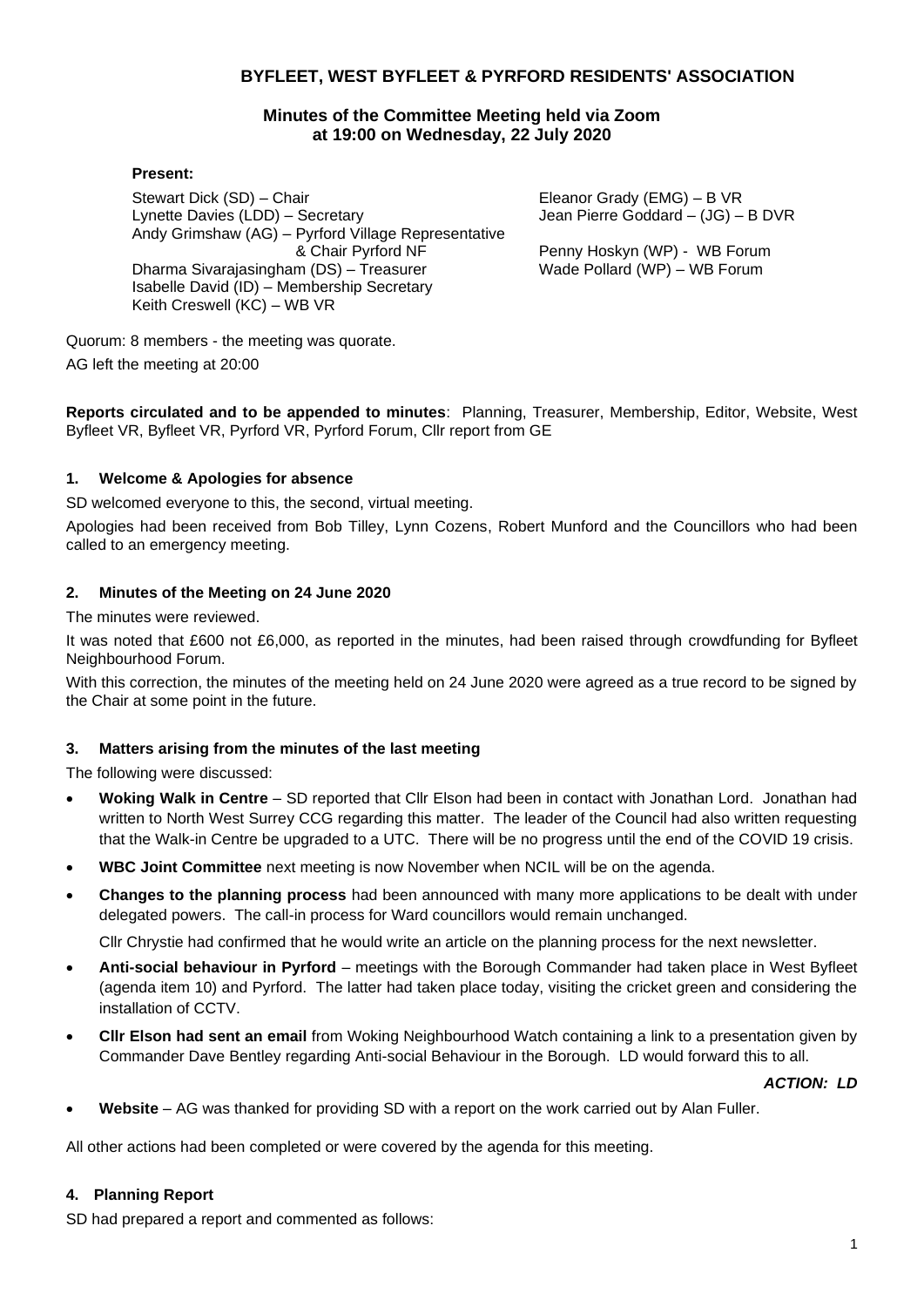- Few new applications of interest
- 20 Tanglewood Close as an application in the same road had been refused it seemed unlikely that this new one would be approved.
- 141 Old Woking Road the RA had objected. The application had been refused.
- SADPD nothing further to report. WP had been in contact with WBC and there had been no progress. WBC were still in discussion with the Inspector re the final report now likely to be released end September. With the easing of lockdown it might now be possible for a consultation to be held. Local Development Framework Group (chaired by Cllr Chrystie) would have sight of the report but would have no influence.
- Sheer House see KC's very comprehensive WB VR report.

It was agreed, with a few tweaks (to be suggested by SD), that this report should be posted to both the RA and WBNF websites. ID would work with Anita to get this done. WP/PH would put the same report on the WBNF website. **ACTION KC/SD/ID/AF/PH/WP** 

• WP, KC and SD had attended a WBBA Zoom meeting on 8 July together with the RVG Planning and Project Directors and representatives from Keeble Brown, public relation consultants handling the public interface on behalf of RVG. It was possible that work might start on SH in the autumn, but more likely that, with detailed planning sought for the end of the year, the developers might be on site then but with work commencing in 2021. Whether the amendments to the planning were minor, as claimed by the developer, or material was still to be seen.

SD would now send Planning Applications to EMG. *ACTION SD*

AG was invited to comment on the planning issues included in his Pyrford Neighbourhood Forum report.

Applications for demolition and rebuilds, infill building etc were on the increase in Pyrford. It was noted that four applications had been refused in a short period of time using the Pyrford plan as the justification.

For Byfleet, it was noted that the Waste Recycling Station in Wintersells Road had been approved. RA had objected on the grounds of an estimated 200 skip movement per day, traffic flow impediment and air quality.

Monitoring for application in Catherine Close continued. Conversion of Emerald House into flats had been approved.

Consultation on the proposed industrial estate on Byfleet Road, beyond Byfleet & New Haw Station, which EMG had joined and posted questions, was discussed. This was in Runnymede but there would be a knock on effect on Byfleet. There were concerns around traffic management, height of the buildings backing on to existing houses etc. A previous application had been rejected due to size. EMG would forward details to DS and find out councillors'<br>ACTION EMG views on this development.

### **5. Sheer House Development Working Group**

SD had circulated a proposal to set up a working group to represent the community and engage constructively with the developers. Outline planning was in place but there were some issues around height and bulk to be addressed.

Membership of the group was suggested as 3 from WBNF, 3 from WBBA, 2 from RA and three councillors – Amanda Boote, Gary Elson and Graham Chrystie ie one from each party. Councillors had expressed their willingness to be part of this group.

KC noted that there were a number of well qualified residents in the local community who would want to comment on the developer's proposals and good communications would be key to keeping them on side.

SD reminded the committee that they represented the whole of the community and not just the village in which they resided and were working for the good of all.

The working group would need to put together Terms of Reference, elect a chair, post minutes and produce effective comms. SD suggested WBNF and WBBA should take the lead supported by the RA and that Cllr Elson might be considered for the position of Chair. This received unanimous support.

Keeble Brown had set up a FB page as a means to engage with the community and had already asked for views on various issues ie parking, public meeting, retail units etc.

PH reminded everyone that a lot of work had been done by the WBNF to get community input into what was wanted from the redevelopment of WB when it was first proposed and that all the ideas had been passed on to Altitude. The central square had come out of this and had been included in the plans.

KC noted that the car parking was now going to be located on two half floors behind the retail units. There was concern that the allocation of 100 spaces for 200 flats was not sufficient but RVG had said that based on their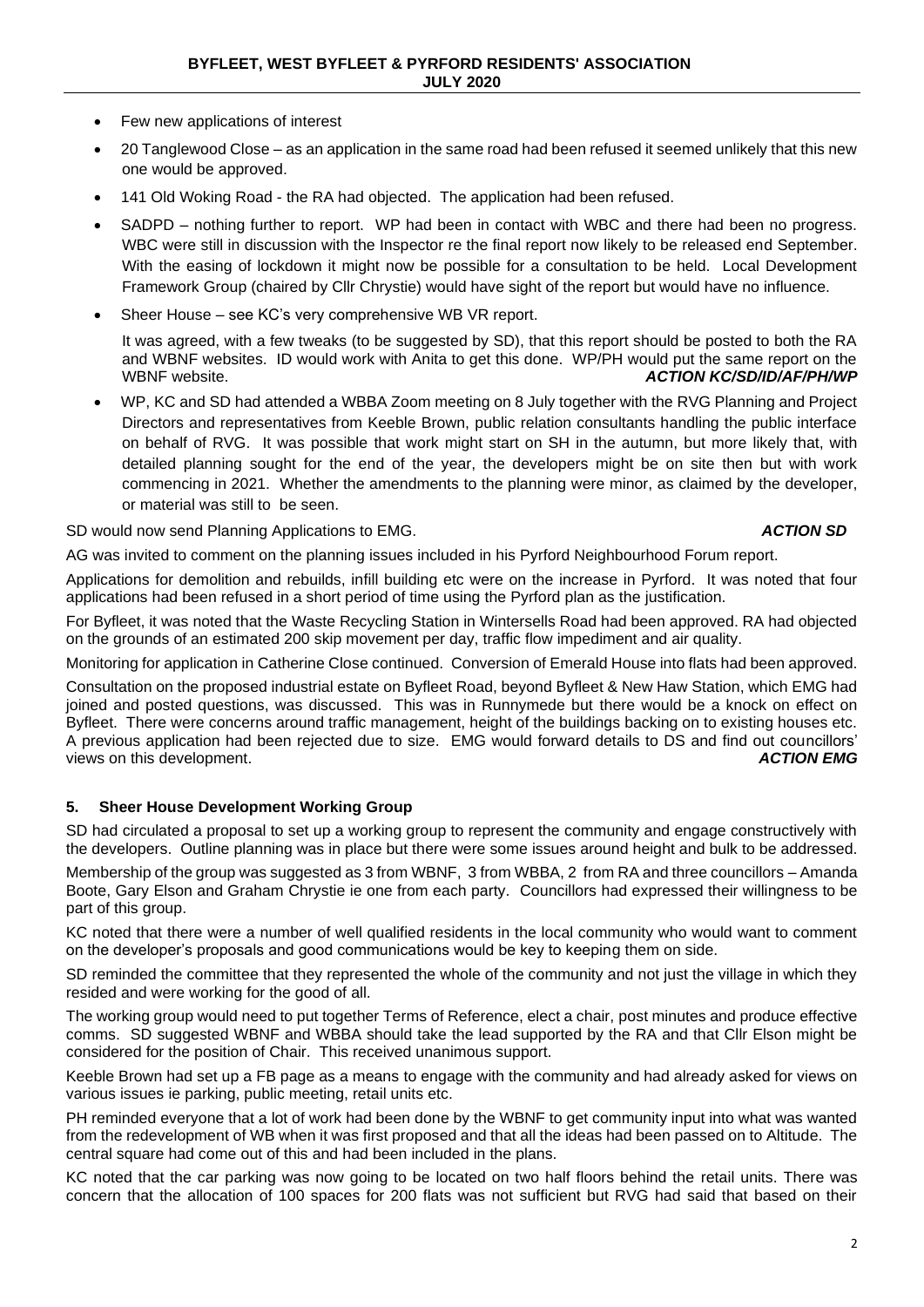research this was the correct ratio for a development of this type,. Detailed plans and models would eventually be made available.

EMG was keen that the requests for a Byfleet surgery should not be forgotten and wondered when and how action should be taken on this. Was this something for the RA?

SD noted that subject of the medical centre had been raised in the call with Keeble Brown who had said nothing had been done about this to date. SD was confident that this would be discussed. SD would remind Cllr Chrystie that he had agreed at the last meeting to take up the matter of medical facilities and the proposals for walk in centres with Jonathon Lord.

SD agreed to contact Gary Elson ( WBBA) and Wade Pollard (WBNF) and the other two Councillors to get the working group up and running.

# **ACTION SD/WP/GE**

# **6. White Paper on Devolution and Local Recovery**

SD summarised the issues and followed up with more detail in an email after the meeting.

The Government will be publishing a Recovery and Devolution White Paper in the autumn. The possibility of a Unitary Authority for Surrey (Surrey currently has eleven district and borough Councils) is likely to have very fundamental and far reaching consequences.

There is a clear linkage between economic recovery and reform of local authorities including the transition to more unitary authorities. Several counties already have a unitary authority though they have much smaller populations compared with Surrey's 1.2 million.

The leader of SCC, Councillor Tim Oliver, had written to the Minister requesting that the Minister invite SCC to submit a business case as soon as possible setting out their proposals for a single unitary authority for Surrey. It stated that such a move for a one-off cost of £52.7m would generate annual saving of £136m. The Councillor stated that Surrey MP's could see the benefits of a unitary structure. Our MP, whilst seeing the advantages, also felt that there were potential disadvantages and would not take a firm view until he had heard all the arguments including the opinions of his constituents.

# **7. Councillors' Reports**

Cllr GE had submitted a written report.

There were no other reports.

### **8. Treasurer's Report**

The Statement of Affairs report covering the period 1 January to 21 July 2020 had been circulated before the meeting.

There had been little movement in the last month.

Subscriptions continued to come in gradually with £8,200 having been collected. The total was expected to be less (up to 25%) this year due to Covid.

A number of invoices remained unpaid.

The intention was that the annual grants to the Neighbourhood Forums would be paid in July. The Treasurer still has a couple of review comments outstanding with Pyrford.

### **9. Membership Secretary's Report**

The report and data which had been circulated before the meeting was noted. ID would circulate an updated version as some information was outstanding in the original. *ACTION ID*

There had been a few new members. Collection of more email addresses was needed.

ID now had photos for most of the committee to load on the website.

She would also be looking to update the home page photos which were very old. She proposed to work with RM to use some of the archive photos from previous issues of The Resident. Committee members were asked to forward any suitable photos they might have. *ACTION ALL*

### **10. Anti-social behaviour**

ID reported that David Bentley, Borough Commander, had met with residents of Woodlands Avenue who had highlighted the problems they were having with antisocial behaviour, including possible drug taking in the woods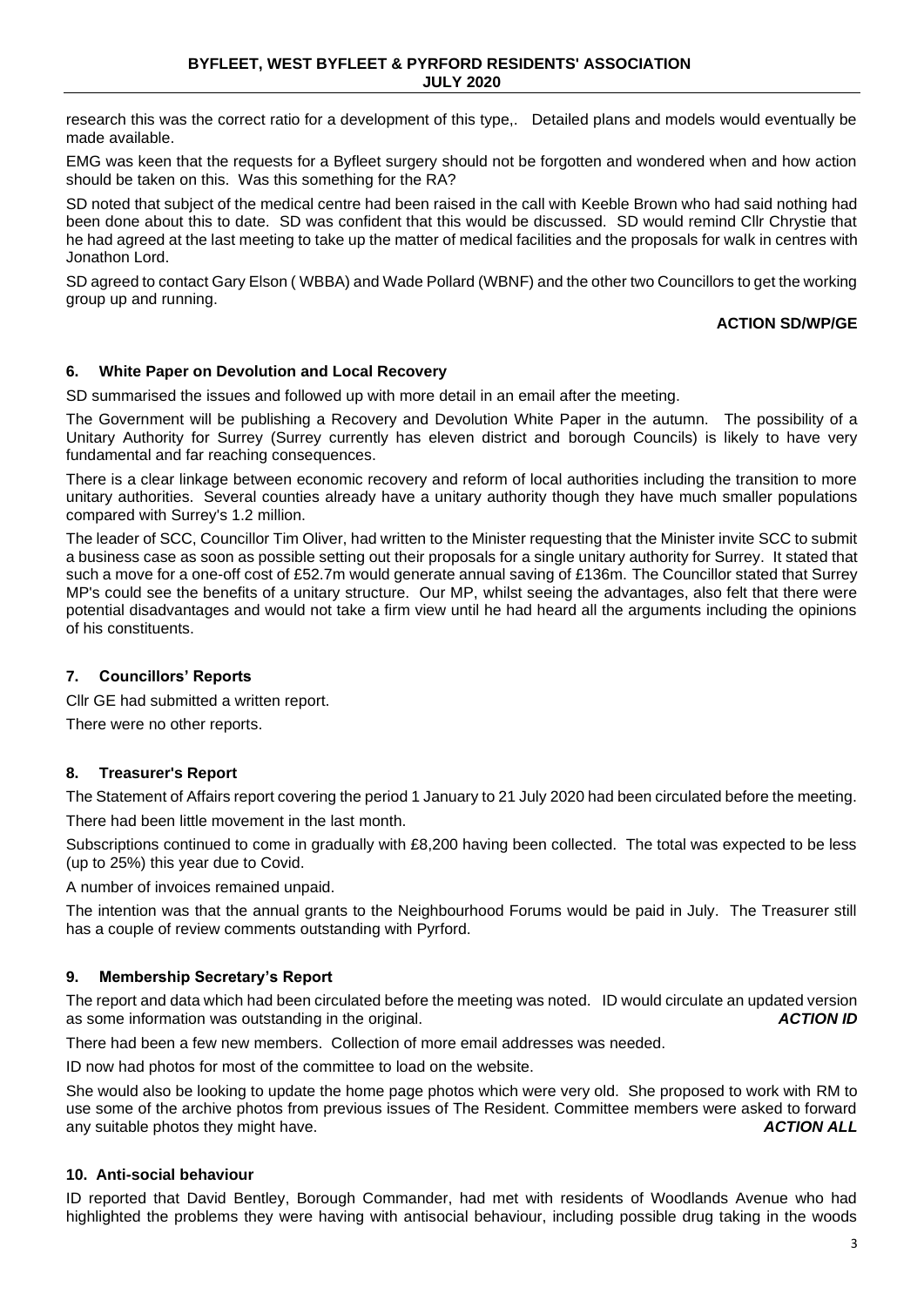along the canal behind the houses and in the car park. He would look to increase police monitoring.

He had confirmed that the CCTV was operational but that it was not viewed. The poor state of the car park, which was the responsibility of WBC, was noted.

Cllr GE would be asked to follow up.

# **11. AGM 2020**

SD/LD had looked at how this might be run but no decision had been made as to whether this would be a virtual or F2F meeting. AG reported that he had been to a F2F meeting. The possibility of using the church (St John's) to hold a 'socially distanced' meeting was considered.

The AGM would require a quorum of 35 people and there was no provision for proxy voting.

Emails would need to be sent out in advance to gauge interest and ensure a quorum.

# **12. CONSTITUTION**

SD had circulated a reworked constitution and thanked KC for his comments. This required further work and would be brought to the committee in due course.

### **13. Website**

A website report had been provided.

Members only login was on hold.

### **14. Editorial**

RM had circulated a report.

There was an extensive discussion about what form Edition 165 should take – electronic, hardcopy or a combination of the two. This affected the deadlines for publication as circulated by RM.

Edition 164 had been made available to the whole community free of charge on the RA website. A small number of hard copies had been produced for those members who it was known did not have internet access. Any member who had not provided an email address would not have received notification that the newsletter was available on the website. Not providing an email address did not necessarily mean someone did not have access to the internet.

The publication of the newsletter had been communicated widely across social media.

There was concern that producing an online only edition meant a significant proportion – 30/40% ? - of the membership would not get the newsletter.

However, newsletter delivery in the current situation was a concern given the demographic of the street reps. Research into whether the street reps were willing to deliver had not been done.

KC suggested that a commercial organisation should be engaged to deliver the newsletters. Actual cost was not known but believed to be around 10p a copy.

WP suggested that instead of delivering a hardcopy newsletter, a two-sided A4 leaflet be produced for circulation to every house in the 3 villages (not just RA members). This could contain information about the RA, how to become a member, how to pay subs, the fact that the newsletter was available on the website, an indication of the contact ie update on Sheer House etc. It could be funded by adverts – Broadoaks, RVG? The street reps would not be asked to deliver the leaflet - this would be done by a delivery company.

The committee were in favour of the leaflet plus online newsletter. The leaflet was an excellent suggestion.

However, there was still some unease about making no hardcopies of the newsletter available for delivery. DS noted that the cost of the small print run of 50 copies last time had been £248, representing a high unit cost. Printing 2,500 leaflets would be about £138.

An online issue could contain more pages than a hardcopy and the lead time was likely to be shorter.

It was agreed that in order to make a decision, costings would need to be made for:

- online newsletter only
- hardcopy newsletter only
- combination of online and hardcopy ie short print run costs + online cost
- production of double-sided A4 leaflet
- delivery of newsletters to all members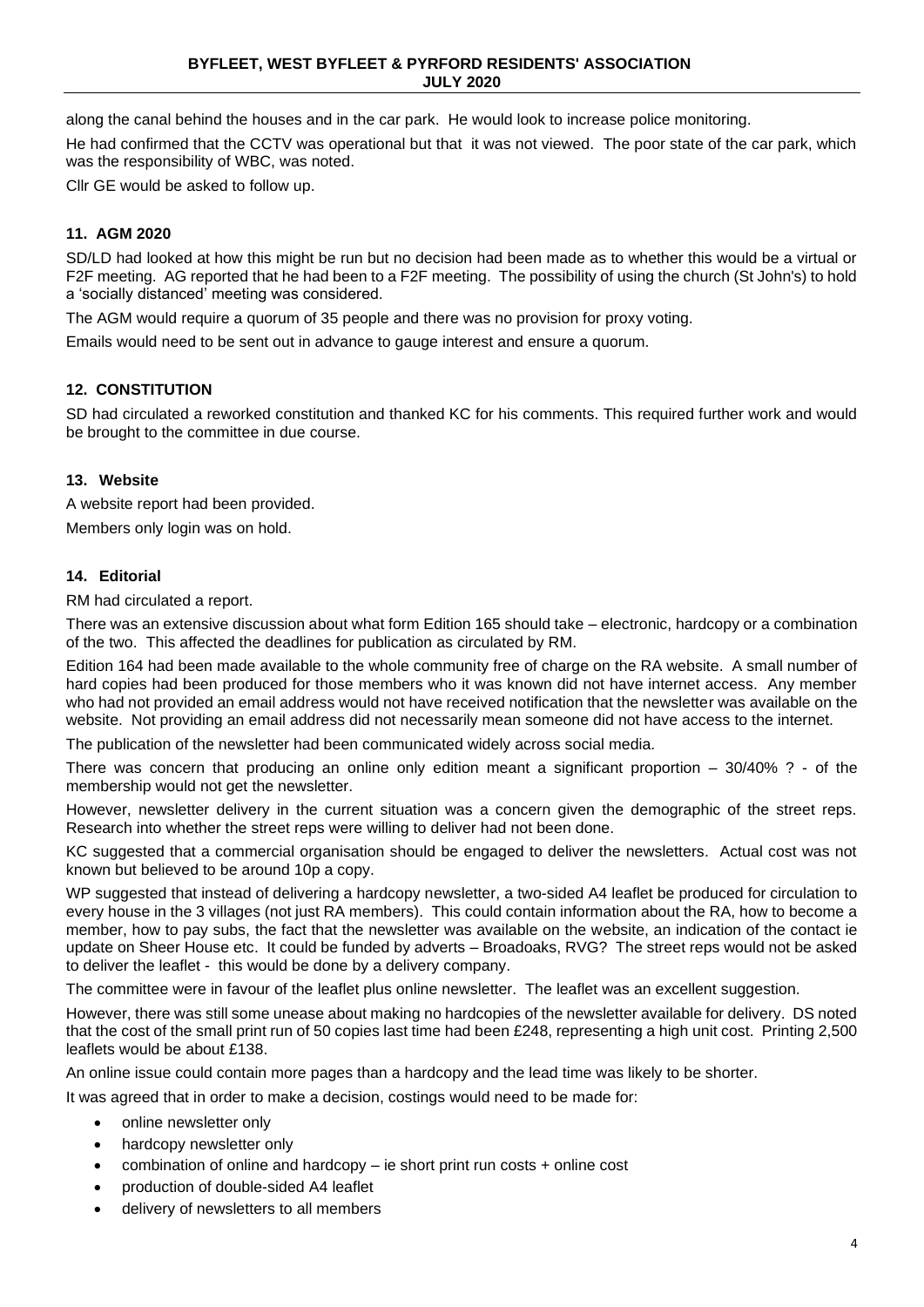• delivery of a leaflet to every household in the 3 villages

ID agreed to look into these with RM? *ACTION ID/RM*

*Note that the first deadline on RM's timeline for the production of Edition 165 is 14 August 2020 – this is before the next RA meeting. SD/ID to talk to RM ACTION SD/ID* 

# **15. Right of Way Report –** no report for this meeting

The appeal on Muddy Lane had been dismissed. There was now a new petition re Parvis Road (see 16 below).

# **16. Village Representative Reports**

**West Byfleet** – a detailed report from KC had been circulated prior to the meeting. He made the following additional comments:

- More signatures needed for the petition to complete the cycling/walking path along the Parvis Road between Byfleet and Broadoaks
- Other matters were noted.

**Byfleet –** a report by EMG had been circulated and the following were noted:

- Development on Oyster Lane as minuted above
- Street reps had not been requested to collect monies
- Garden seed share initiative about to be initiated in Byfleet. Agreement given to use RA name to promote

**Pyrford** - AG had submitted a report. Planning issues noted in item 4 above.

### **14. Forum Reports**

*Pyrford –* AG had submitted a report

*West Byfleet* – WP had no further comments to make. Sheer House development had been covered earlier in the meeting. He noted that the Forum would be meeting in August.

*Byfleet* – No report submitted

### **15. AOB**

KC wished to highlight the government active travel emergency fund for which Councillors had been asked to submit ideas. Cllr Boote had done so and asked KC for his comments. The email conversation with KC had been made available.

There was concern that a proposal to close Scotland Bridge Road to cars at the railway bridge making it accessible to pedestrians and cyclists only would cause problems for those living north of the railway getting to WB, the school, shops etc

Another proposal to remove barriers long the pavement outside Waitrose to allow pedestrians to keep their distance by walking in the road was questionable given the level of traffic and the Waitrose delivery lorries which waited there before accessing the unloading bays.

KC suggested the RA should ask Cllr Boote for an update and monitor the situation.

PH reported that the Girl Guides could now stay in their Hut for at least a little longer.

### **Drop-in dates**:

**14:00 on Saturday, 10 October 2020** – Pyrford Village Hall booked by AG – likely to go ahead?

**Meeting closed at 21:30**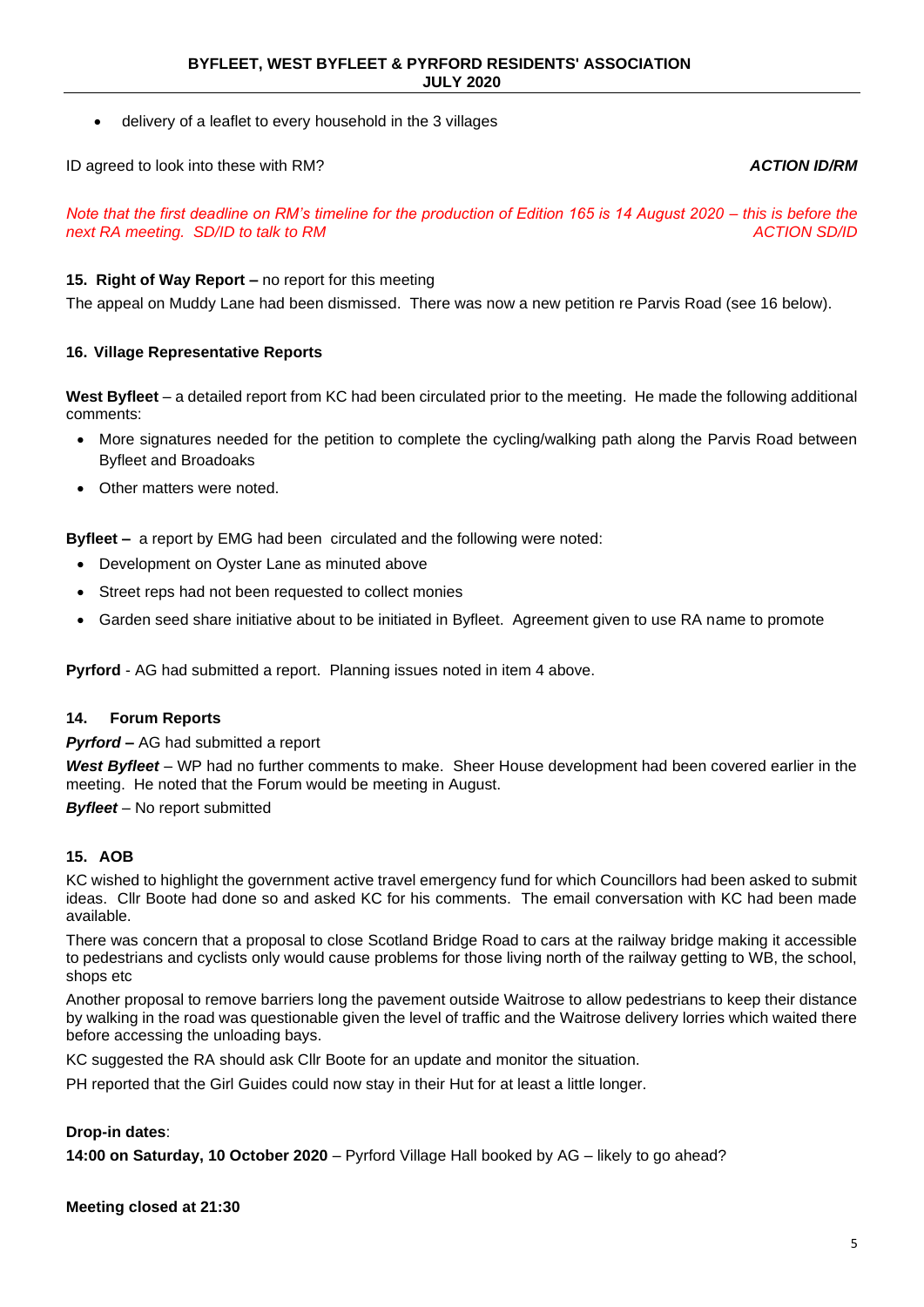# **Date of the next meeting - August**

Traditionally the RA did not meet in August. However, it was agreed that there would be a meeting, arranged so that Councillors could attend and with a reduced agenda. LD would find a date and send out an invitation.

# **Meetings for 2020-21 – all at 19:00 on the third Wednesday of the month, by Zoom until further notice:**

| 2021                |
|---------------------|
| 20 January          |
| 17 February         |
| 17 March            |
| 21 April            |
| 19 May              |
| 16 June             |
| 21 July             |
| August - no meeting |
|                     |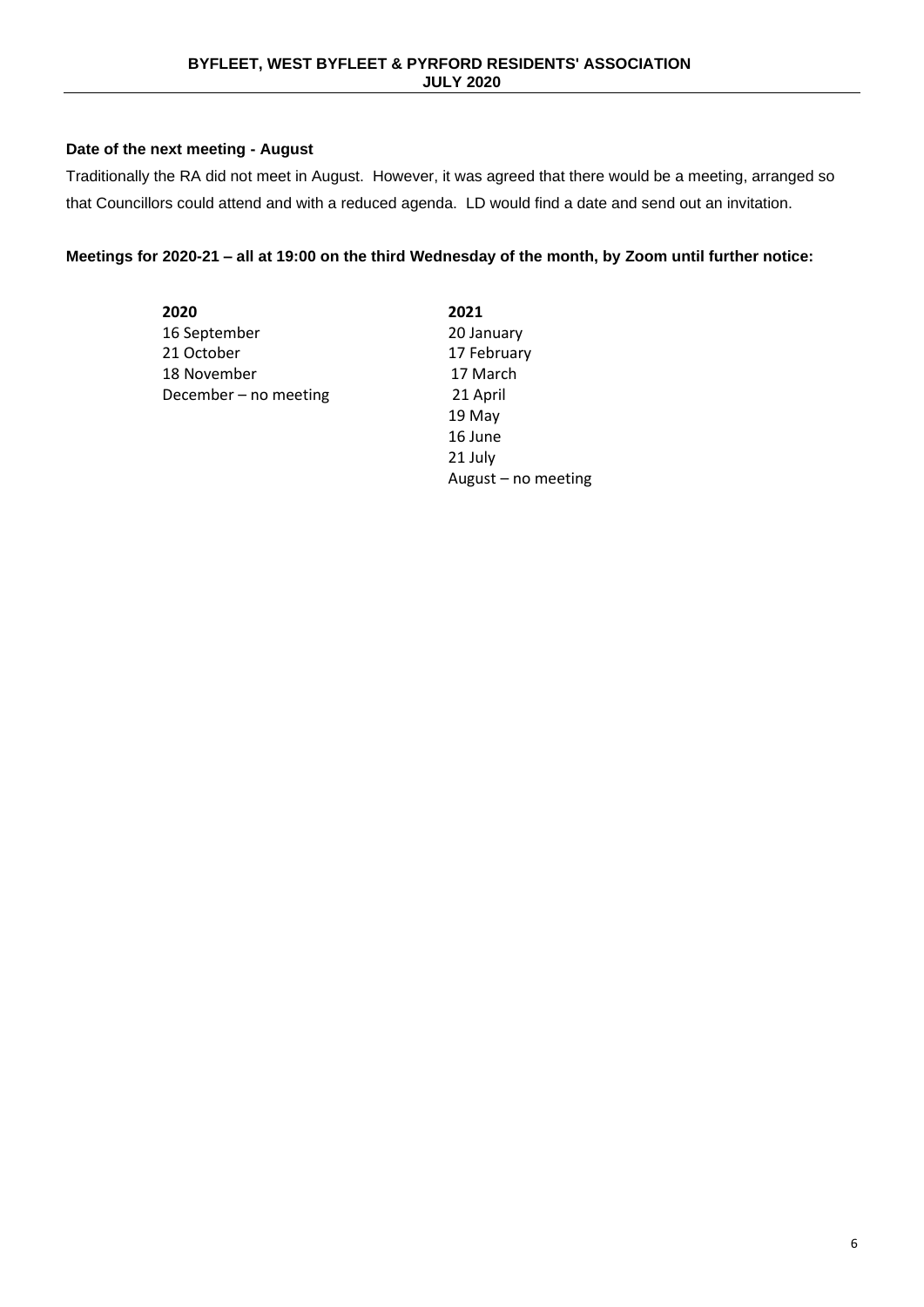# **TREASURER'S REPORT 21st of July 2020**

The following Statement of Financial Affairs is for the period from 1<sup>st</sup> of January 2020 to 21<sup>st</sup> of July 2020.

# **July update on financials**

Our year to date subscription collection £8,200 pounds (June £7,071). Our total cash reserves continue to remain healthy at £27,425 (June £26,663). For the current year up to June 2020, we have a deficit of £164 (June £926). We expect to return to cash positive later in the year. We have invoiced £1,180 to date (June £920) for advertising and collected £770 to date. We have also collected a further £230 relating to the previous year. Alan Greenwood and sons (£150) remaining unpaid from our March Invoices.

In July we have invoiced £260 to advertisers for the June Resident issue 164. We anticipate that, most of our advertisers would be able to pay for their advertisements during the Covid-19 pandemic however we do expect slower collections than usual. We will continue to support our longstanding advertisers as previously informed.

The £544 Stag print invoice relating to issue 164 was paid in July.

We will be paying the annual grants to the Neighbourhood Forums in July. We are still waiting for Pyrford on a couple review comments. We will deduct £500 from West Byfleet Neighbourhood Forum for their share of the contribution towards the SADPD Bell Cornwell costs.

Notes and open items.

- 1 RA had received an invoice for £4,491 from Bell Cornwell. This is below the anticipated £5,000 funds set aside by the RA in 2019. This invoice was settled in January 2020.
- 2 Charitable status and gift aid progress is slow due to regulation 19, Covid-19 and other urgent matters. We are deferring this until 2021.
- 3 COVID-19: In 2020, subscriptions income is expected to be up to 25% lower than 2019. This is due to the lockdown and paused collection activity for almost 4 months. This reduction is expected to be around £3,500 based on our 2019 results. We also expect to have fewer advertisements in our resident magazine and expect collection to be slower.

Dharma Sivarajasingham Hon. Treasurer 21/06/2020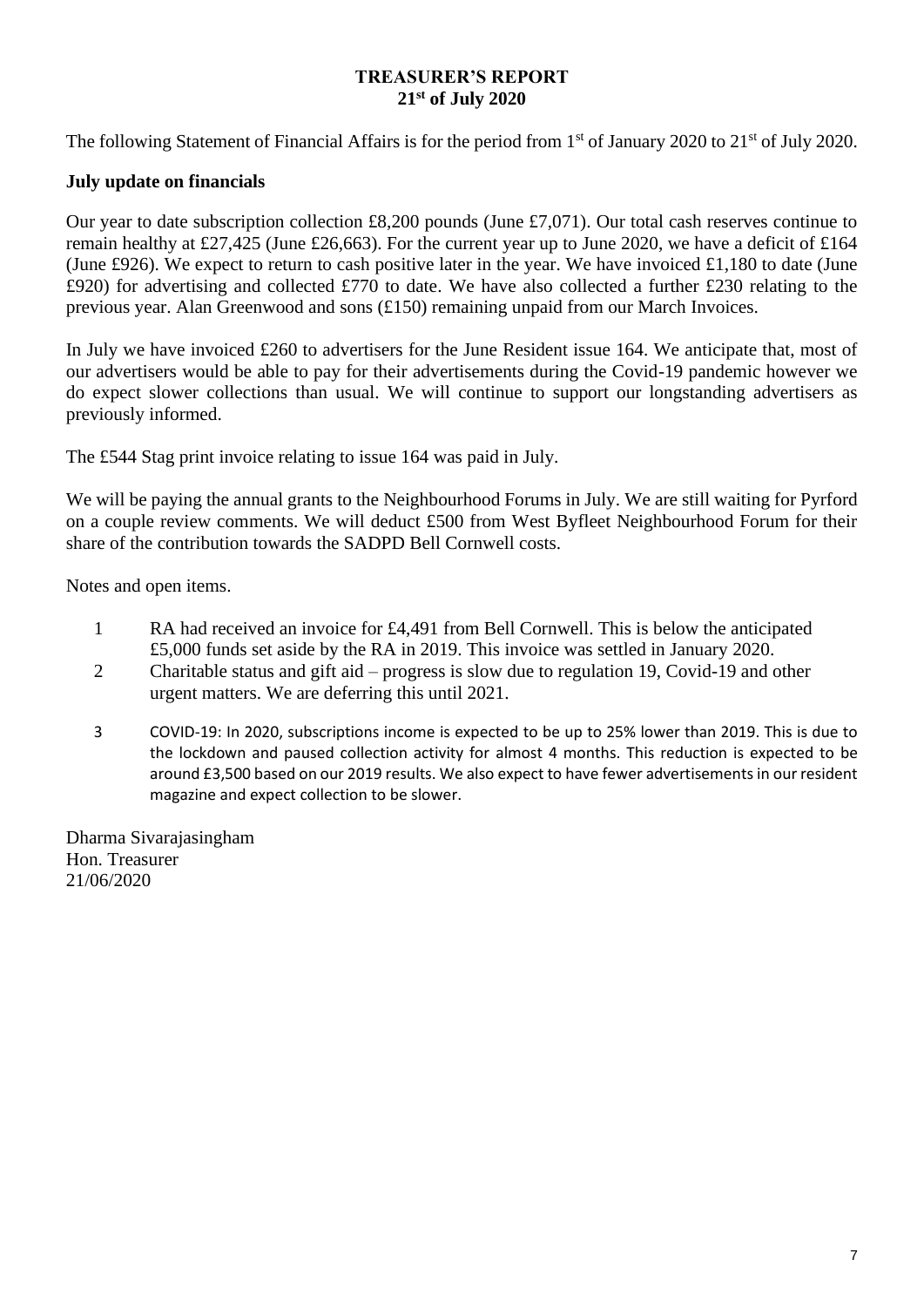#### **Byfleet, West Byfleet & Pyrford Residents Association** to 21 July 2020 **Year to date INCOME** £ £ **Subscriptions and member donations:** Byfleet 499<br>West Byfleet 1999 - 1999 - 1999 - 1999 - 1999 - 1999 - 1999 - 1999 - 1999 - 1999 - 1999 - 1999 - 1999 - 1999 -West Byfleet 2,859<br>Pyrford 2,331 Pyrford Subscriptions not allocated 1,511 2019 paid in 2018 - 2020 paid in 2019 or to be allocated **-8,200 Advertising** (includes receipts from 2019 invoices) 1,000 **Bank Interest** 30 **Donations** - **Other** - **Total Income 9,230 EXPENDITURE** The Resident 2,034 Committee Expenses - Street Rep Drop Ins 39 Room Hire not Comm. 131 AGM 105 Fetes - Display/Equipment - Donations: 500 \* Community Support 4,792 \* Insurance - Postage, Stationery & Printing 618 Sundries/Losses  $-$  \* Database/Web Expenses 1,175 Mileage/Parking - Forums - Pyrford 0 - Byfleet 0 - West Byfleet 0 0 **Total Expenditure 9,394**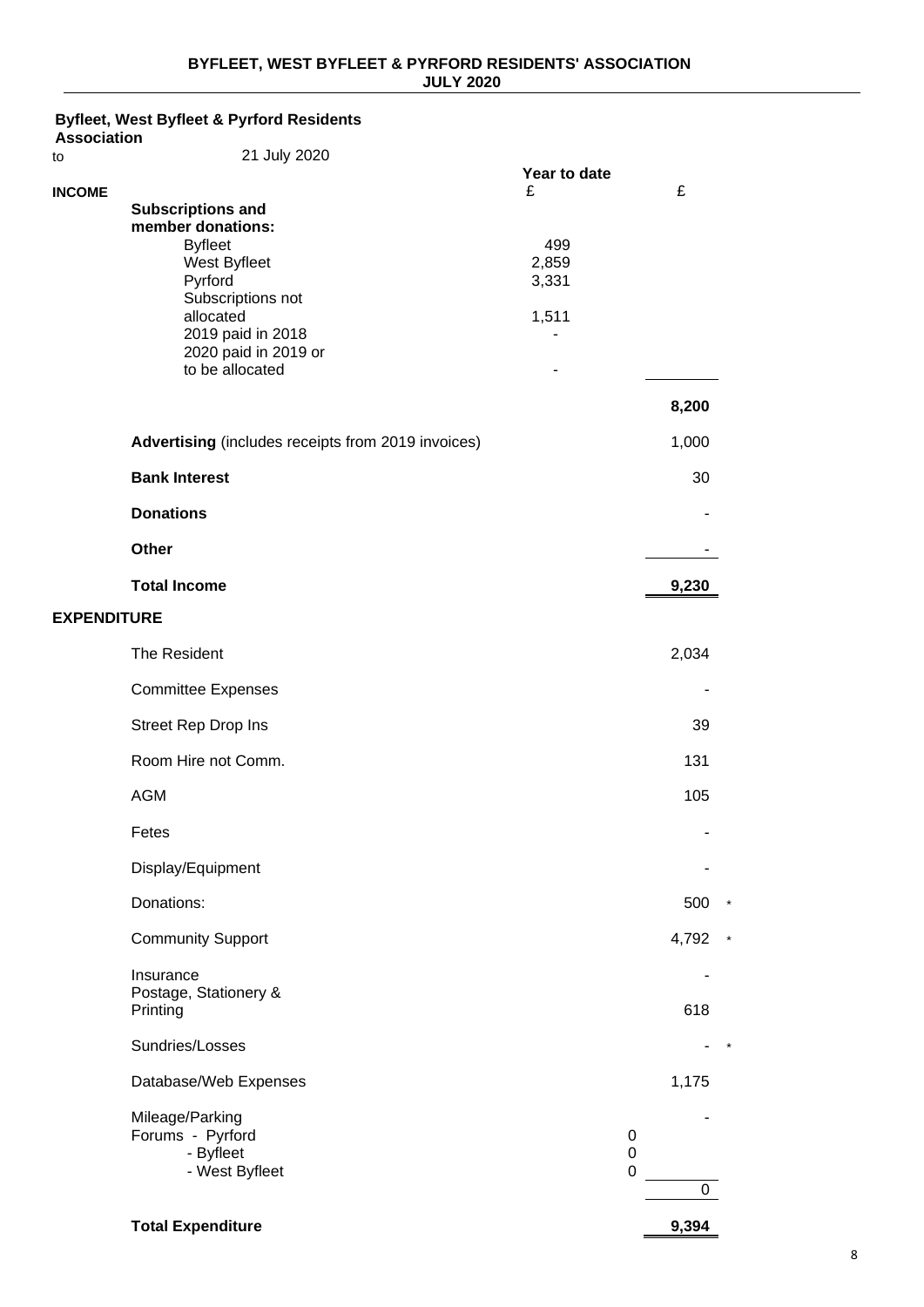|                              | Surplus/(Deficit)                                              |                                                                                | (E164)                       |
|------------------------------|----------------------------------------------------------------|--------------------------------------------------------------------------------|------------------------------|
| Opening Cash<br>Closing Cash | Surplus/(Deficit)                                              |                                                                                | £27,589<br>(E164)<br>£27,425 |
|                              | Analysis of Cash                                               | <b>Current Account</b><br>Un allocated Collections<br>Accounts + 2020 subs not | 3,751                        |
|                              |                                                                | allocated                                                                      | 1,511                        |
|                              |                                                                | Overnight Deposit                                                              | 7,008                        |
|                              |                                                                | 32Day deposit                                                                  | 15,156<br>£27,425            |
| $\star$                      | <b>Donations</b><br><b>FRIENDS OF BYFLEET -</b>                |                                                                                | £                            |
|                              | <b>GODFREY BENCH</b><br><b>BYFLEET AMENITIES</b>               |                                                                                | 250<br>250                   |
|                              |                                                                |                                                                                | £500                         |
| $\star$                      | <b>Community</b><br><b>Support</b><br><b>BELL CORNWELL RE-</b> |                                                                                |                              |
|                              | SADPD<br>Printing Leaflets -                                   |                                                                                | 4,491                        |
|                              | walk in Centre                                                 |                                                                                | 301<br>4,792                 |
| $\star$                      | <b>Sundries</b>                                                |                                                                                |                              |
|                              |                                                                |                                                                                | £0                           |

### **BYFLEET, WEST BYFLEET & PYRFORD RESIDENTS' ASSOCIATION JULY 2020**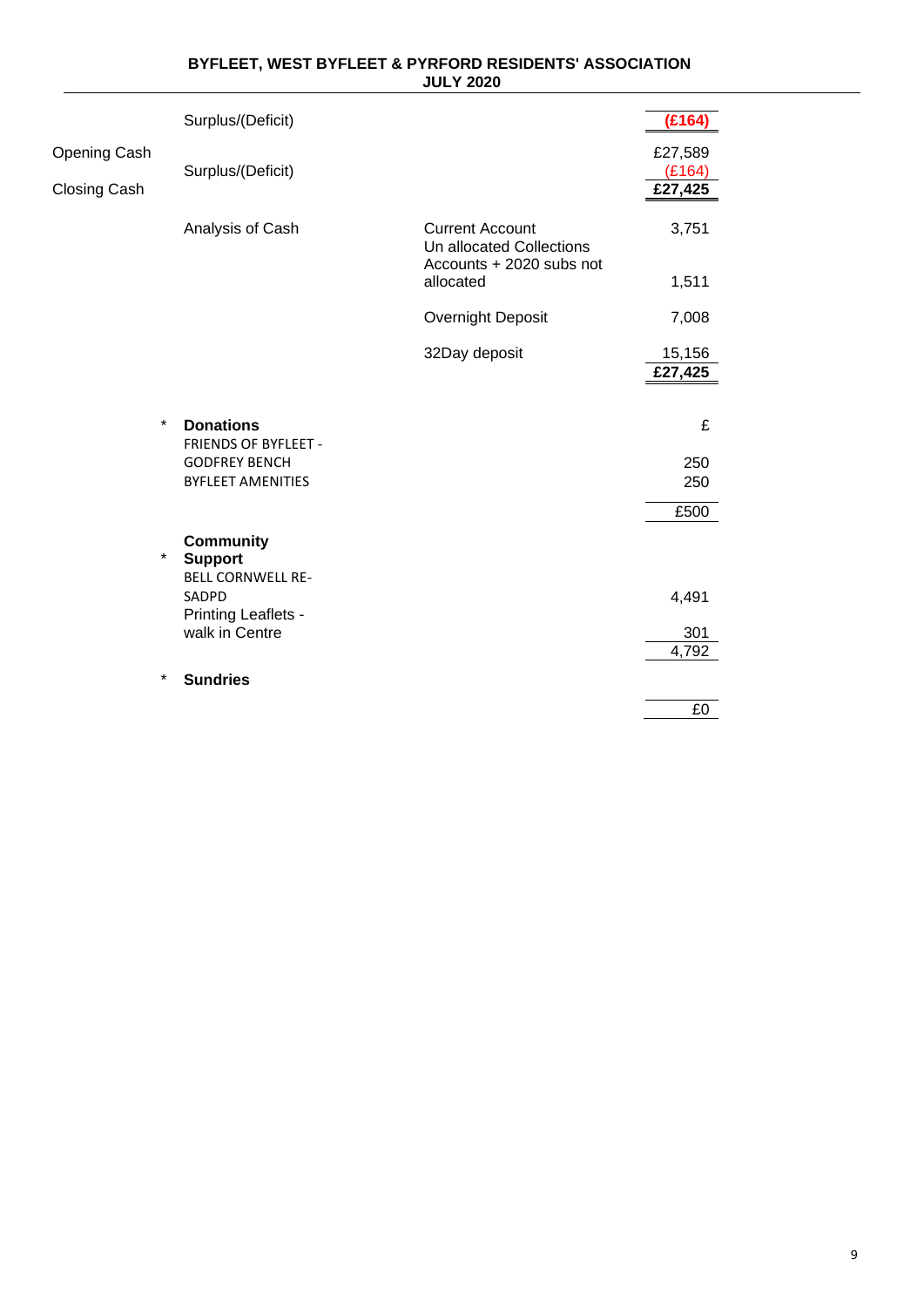# **PLANNING REPORT**

Of necessity I am for the time being standing in as Planning Coordinator.

I have attempted to extract those applications and/or decisions that I think are either of importance or interest. The vast majority of applications appear to be for fairly standard extensions or tree branch removals.

Wherever possible I have visited the sites and discussed any concerns (if any) with the relevant Forum.

This report covers information received up to Friday 17th July

There have been very few applications of interest.

# **1. PLAN/2020/0382**

Outline application for the erection of a detached single storey dwelling with accommodation in the roof space within the curtilage of Flat 2, 141 Old Woking Road (Matters of appearance and landscaping reserved).

Flat 2 , 141 Old Woking Road, Woking, Surrey, GU22 8PD

# **The RA have objected.**

Main reasons are:

- > Not in accord with PNF Plan
- > Loss of privacy (139 OWR)
- > Not in keeping with other immediate houses and street scene
- > Over development of plot
- > Possible problems with cars having to reverse out onto OWR.

# **TURNED DOWN**

# **2. PLAN/2020/0202**

Pyrford Place, Pyrford Road, Woking. Surrey

Erection of two storey boathouse following demolition of existing boathouse refurbishment of existing footbridge and erection of single storey storage building and associated works.

# **The RA have objected.**

# **PENDING**

Main reasons are:

- > Not in accord with PNF Plan
- > Building is on Green belt land and conflicts with NPPF in particular paragraphs 145(c) and (d).
- > Description of proposed design is confusing.
- > Proposed structure is hide compared with current why?
- > Privacy issues.

# **3. PLAN/2020/0420**

Application Type: Full Planning Application

Subdivision of existing dwelling into two detached dwellings following demolition of parts of existing dwelling and external alterations.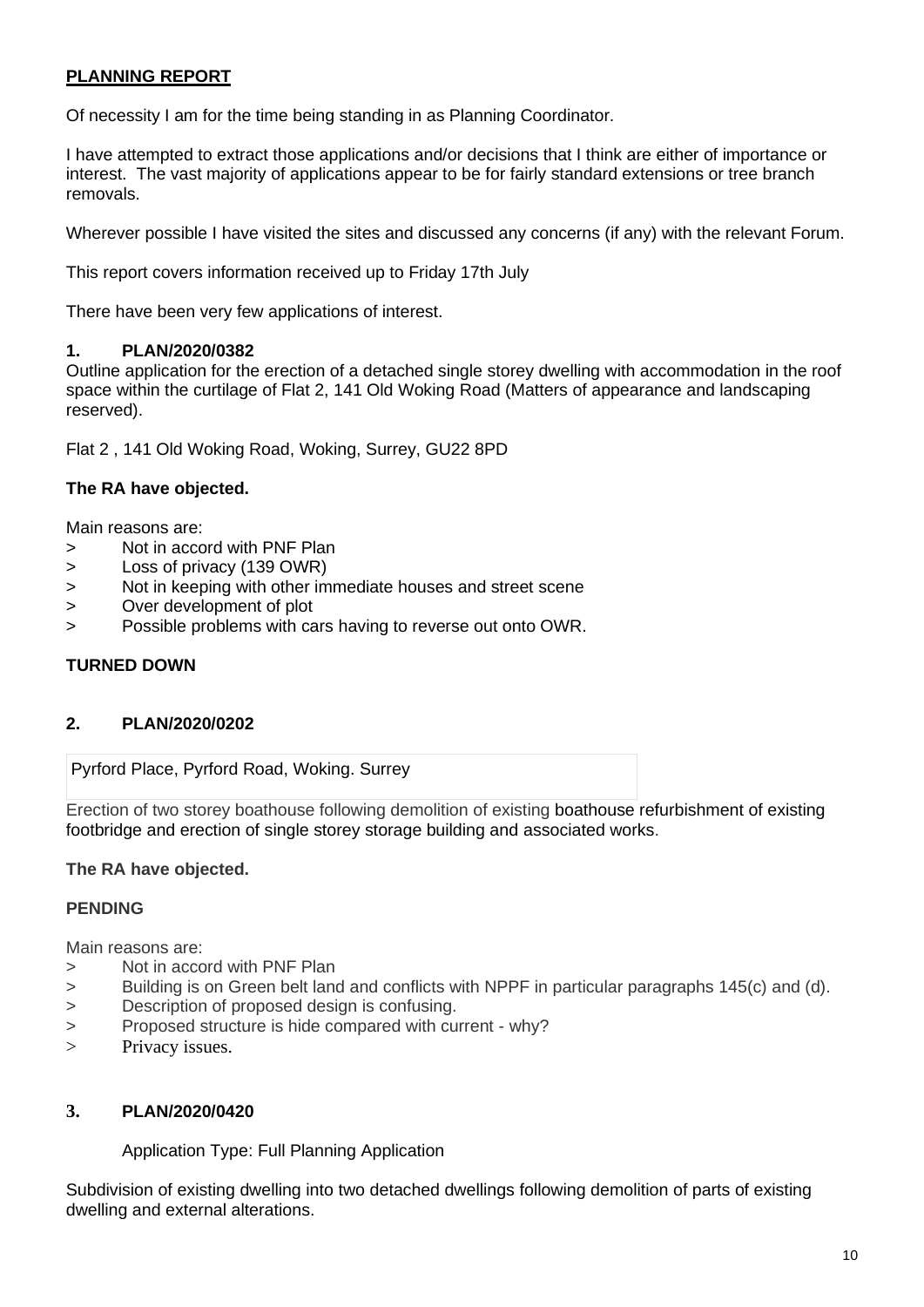Chestnut Lodge, Forest Road, Pyrford, Woking, Surrey, GU22 8LU

Will discuss with PNF. Unlikely to object. However both houses are very close together with side windows.

# **REFUSED**

# **4. PLAN/2020/0571**

Erection of a two storey front extension and single storey rear extension. Erection of front and rear dormers and side and rear roof lights.

20 Tanglewood Close, Pyrford, Woking, Surrey, GU22 8LG

# **PENDING CONSIDERATION**

# **5. PLAN/2020/0398**

Proposed extension to existing front dormer and alterations to roof pitch and eaves height below the proposed extended front dormer.

9 Tanglewood Close, Pyrford, Woking Surrey, GU22 8LG

# **REFUSED**

# **6**. **SADPD**

Nothing further to report since my last update.

# **7. SHEER HOUSE REDEVELOPMENT**

Please refer to Keith's detailed report.

Also item 5 on the agenda.

*Ref:SJCD/RA/Planning Report/JULY 2020*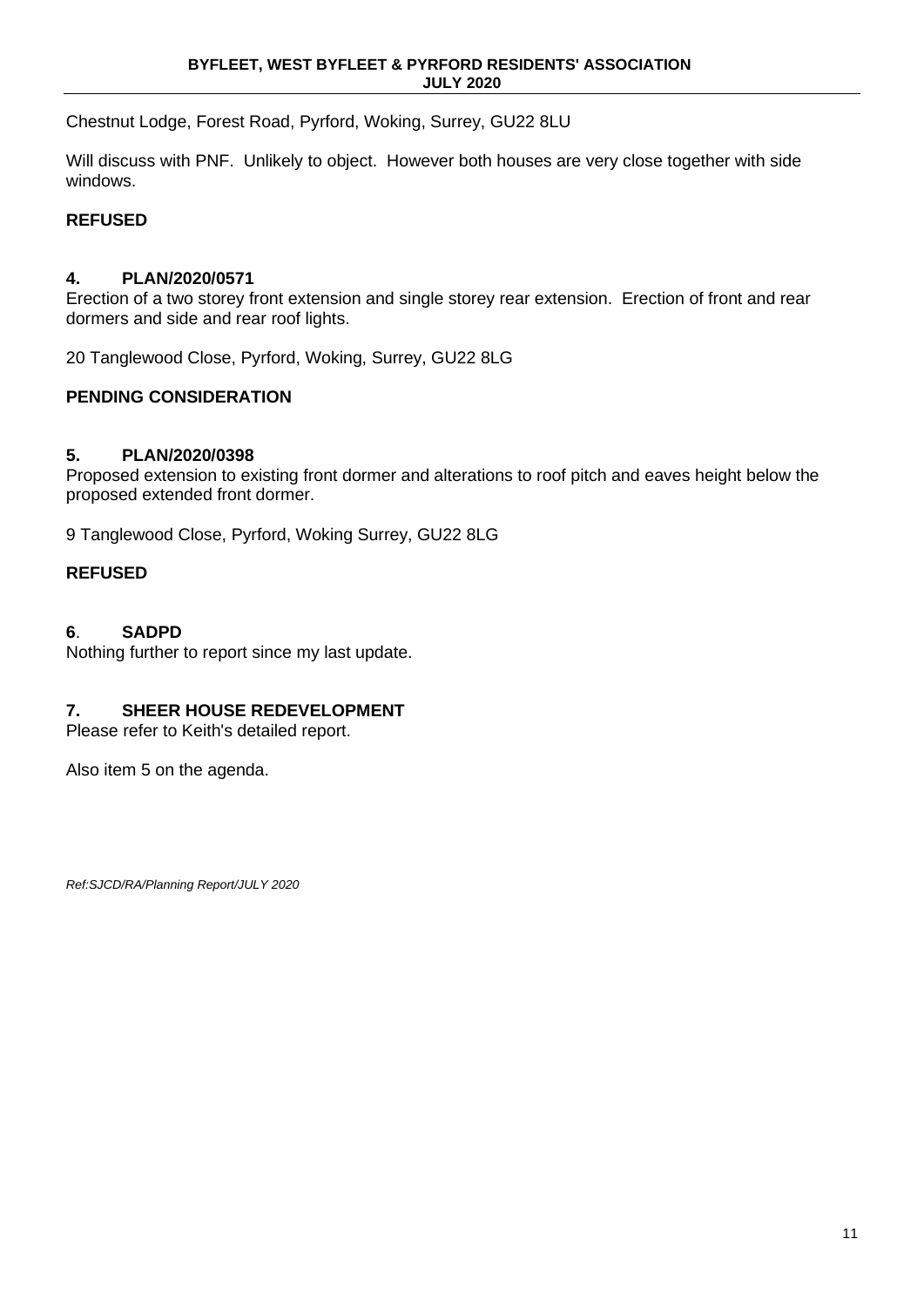# **SHEER HOUSE REDEVELOPMENT WORKING GROUP**

As we know the Sheer House complex has been acquired by Retirement Villages Group ("RVG") who are wholly owned by AXA. RVG have appointed Keeble Brown, public relation consultants, who will be responsible for the public interface with our community.

Keeble Brown have established a Facebook page inviting feedback; a project website has also been established and an email address has been set up. So already there are a number of ways in which the public can communicate their thoughts and their preferences.

On 8th July the West Byfleet Business Association hosted a Zoom meeting with RVG which was both informative and helpful. Many of their members participated. In the course of the next few weeks RVG will be hosting a community Zoom meeting as our traditional public meetings are at present clearly not possible.

The West Byfleet Neighbourhood Forum (whose Plan has specific Policies related to the redevelopment of Sheer House) also discussed this matter at their recent Committee Meeting.

The RA has held conversations with both WBBA and WBNF and indeed with Ward Councillors and Keeble Brown.

The view is that while the social media route is immensely important and inclusive, there is also a vital role for a more formal and structured approach so that there is perhaps greater focus. All of the above have Committees that have been elected by their membership and they together with Councillors indisputably do represent the community.

It is therefore proposed that all four should come together and form a Working Group. We will agree terms of reference and minutes of meetings will be published.

Membership is primarily a matter for the individual associations but possibly three from the WBNF; three from the WBBA; two from the RA and three Councillors. To ensure non-political status I would suggest Amanda, Gary and Graham thus embracing the three parties.

This one voice approach is likely to have greater impact and hopefully our constructive engagement will result in some tangible design and layout benefits for the community.

*Ref:SJCD/RA/Sheer House Working Group/JULY 2020*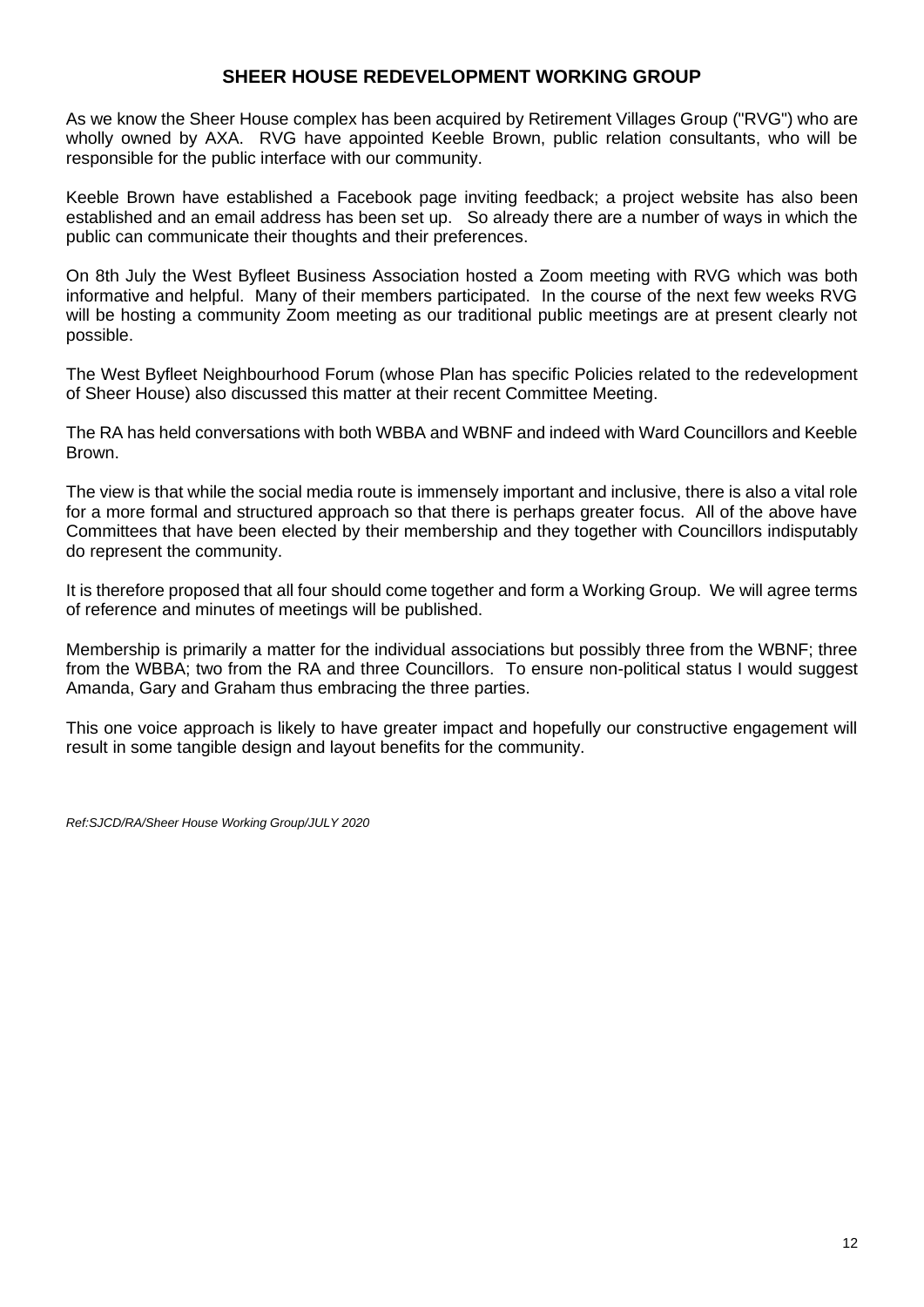# Cllr Gary Elson updates for RA Meeting 22<sup>nd</sup> July 2020

Minutes from last meeting:-

• Item 5 – Woking Walk-In Centre Consultation Our MP Jonathan Lord had written to written to NHS NW Surrey CCG but obviously there has been little progress due to Covid 19. The Leader of the Council had likewise written to NHS North West CCG outlining the concerns of Woking Residents on 10<sup>th</sup> February and as with our MP had asked that Woking Walk-In be

upgraded to a UTC. Understandably we have not been advised of any response due to the

# Item 8 – Report from GE

current Covid 19 crisis.

I arranged a meeting for Isabelle David and some of her neighbours with our new Borough Police Commander Dave Bentley in response to the unacceptable level of anti-social behaviour affecting residents, commuters and business users who live close to and use the Woodlands Avenue Car Park in West Byfleet. The meeting was productive with Inspector Bentley hearing first hand the sort of problems that are being experienced. The site and the neighbouring woodland areas were walked and many notes were made concerning the location. The issue has now been escalated to include the WBC Community Safety Officer and her team and the Joint Action Group who will be liaising with an officer appointed by Inspector Bentley to help resolve and reduce the level of disorder. We are also looking at the functionality and effectiveness of the CCTV system along with some urgently needed repairs particularly to fencing in the area. The situation will be closely monitored by all parties with regular updates. Residents and other car park users are encouraged to make notes of instances they encounter of anti-social behaviour and report them to the Community Safety Team at WBC.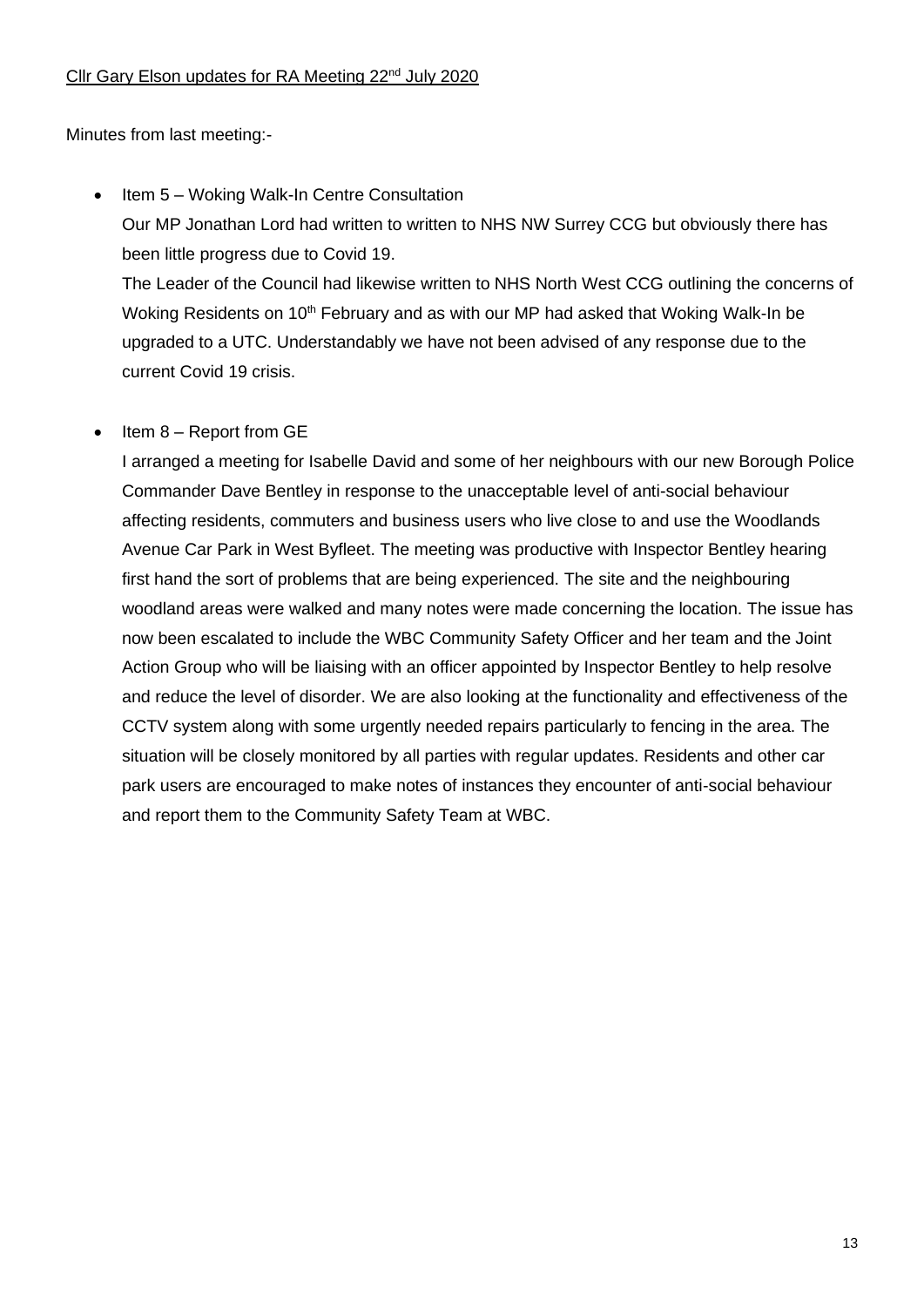### **MEMBERSHIP REPORT JULY 2020 (20 JULY 2020)**

# **KEY POINTS 2020 YEAR**

Membership subscriptions of **£7148** have been entered into the membership database and subscriptions of **£XXX**  have been banked but have yet to be entered and attributed to individual household members. In total £XXXX of membership subscriptions have been received this year, compared to £**xxxx** at this time in 2019.

|                | Cash held by VRs | Banked not entered | In Membership Database | $\tau$ otals |
|----------------|------------------|--------------------|------------------------|--------------|
|                |                  |                    |                        |              |
| <b>Byfleet</b> | 91               |                    | 963                    |              |
| West Byfleet   | 125              |                    | 2854                   |              |
| Pyrford        | 25               | 10                 | 3331                   |              |
| <b>TOTAL</b>   |                  |                    | 7148                   |              |

#### **Email addresses:**

The number of email addresses is **50.3%. of total membership**, having grown from 35% at December 2018. The recent need to distribute Issue 164 of The Resident by email highlights the need for the RA to hold a higher percentage of emails. (It also highlighted that a small number of email addresses held were not correct.)

### **Website Updates**

This is an ongoing task. I am currently working on the "Street Rep" section.

At a time when we are encouraging potential new members to look at our website, it is important that we keep posting new items and making relevant updates. Big thank you to Anita!

Committee Photos – I am in the process of seeking agreement to post a number of photos, and Anita and I will agree on how to format the page on the website.

Main page photos - the current photos have been there for some time and need to be refreshed more frequently. I propose to work with Robert to select some new photos from the archives we have from previous Resident newsletters.

### **MEMBERSHIP DETAIL 2020 YEAR**

As at 20 July 2020 the membership was 2,372. The numbers by village are shown below: -

| Village        | <b>Dec-19</b> | <b>Jan-20</b> | <b>Feb-20</b> | Mar-20 | Apr-20 | $May-20$                       | <b>Jun-20</b> | <b>Jul-20</b>  | <b>Month Change</b> |
|----------------|---------------|---------------|---------------|--------|--------|--------------------------------|---------------|----------------|---------------------|
|                |               |               |               |        |        |                                |               |                |                     |
|                |               |               |               |        |        |                                |               |                |                     |
| <b>Byfleet</b> | 576           | 543           | 547           | 548    | 548    | $\overline{5}$                 | 547           | 547            | 0                   |
| West Byfleet   | 793           | 759           | 763           | 764    | 768    |                                | 778           | 779            | $+1$                |
| Pyrford        | 1,089         | 1,011         | 1,016         | 1,018  | 1,029  | <b>INFORMATION</b><br>PROVIDED | 1032          | 1035           | $+3$                |
| Other          | 11            |               | 10            | 12     | 14     |                                | 15            | 13             | $-2$                |
|                | 2,469         | 2,320         | 2,336         | 2,342  | 2359   |                                | 2372          | 2374           | $+2$                |
| Movement       | (381)         | (149)         | 16            | 6      | 17     |                                | 13            | $\overline{2}$ |                     |

### The amounts collected and entered on the database by village are:-

| Village        | Dec-19 | $Jan-20$ | Feb-20 | Mar-20 | Apr-20 | May-20                  | June-20 | <b>Jul-20</b> | <b>Month Change</b> |
|----------------|--------|----------|--------|--------|--------|-------------------------|---------|---------------|---------------------|
|                |        |          |        |        |        |                         |         |               |                     |
|                |        |          |        |        |        | TON                     |         |               |                     |
| <b>Byfleet</b> | 2,740  | ۰        | 40     | 100    | 263    |                         | 504     | 963           | 459                 |
| West Byfleet   | 4,822  | ۰        | 10     | 30     | 1,337  | INFORMATION<br>PROVIDED | 2,254   | 2854          | 600                 |
| Pyrford        | 4,598  | ۰        | 301    | 306    | 306    |                         | 3,186   | 3331          | 145                 |
|                | 12,160 | ۰        | 351    | 426    | 1,906  |                         | 5944    | 7148          | 1204                |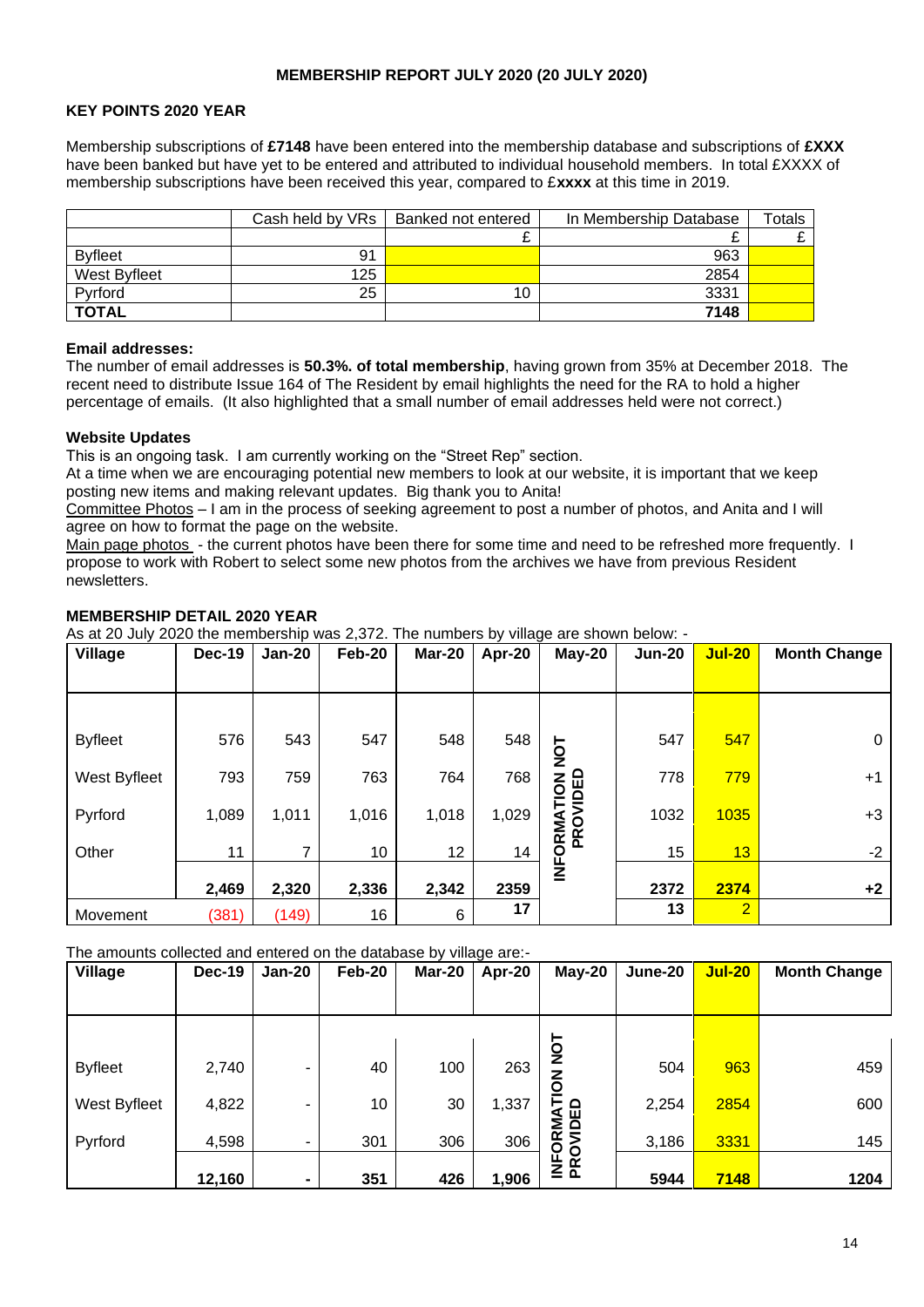# **Editor –Resident Association Report as at 21st July 2020**

- Please see below timetable for Issue 165 (Plan assumes an online edition)
- Articles and Adverts required by 14<sup>th</sup> August 2020 (Plan assumes an online edition)
- Completed draft contents list for Issue 165 showing articles per page
	- o My current estimate is that Issue 165 will 20 pages but depends on the actual size of VR and Neighbourhood Forum reports.
- I have completed a "lessons learned" exercise on my editorship of Issue 164 to identify any improvements for Issue 165
	- o I have received feedback from Gareth Vaughan and Sushil (Stag Printing)
- **■** Any Lockdown stories from Committee members would be appreciated
- I plan to email relevant committee members asking for information and possible articles such as:
	- o Getting to Know the committee members Questions Keith + Eleanor
	- o Wade Pollard NCIL Funding Residents' Spending ideas
	- o Andy Grimshaw NCIL Funding Residents' Spending ideas
	- o VR's to send me updated events dates for diary page 2020 + 2021
	- o Graham Chrystie Changes to planning process
	- o Article on village Primary schools Co-ordinated by Village Reps
	- o Keith Article on "what is has been like shielding for 12 weeks +"
- All committee members to send me updated event diary dates for 2020 + 2021

# **Proposed Articles for Issue 165**

- **Basingstoke Canal**
- Assuming that Keith, Gary, Wade or Stewart will provide article on Sheer House Development this could be centre fold feature
- Article from Octagon on progress of Broadoaks development (1<sup>st</sup> house should be sold prior to publication of Issue 165)
- I am planning an article from a resident on "gardening during Lockdown"
- I would like to include messages from churches covering the 3 villages (rotate between churches) I will coordinate with relevant VR's – I would like this to be a regular feature in the magazine
- Article on Covid-19 by West Byfleet Medical Centre
- St Mary's Centre refurbishment Mark Richmond (Fresh Start) supported by Octagon
- Short article on outcome of Pyrford Virtual Flower Show

### **Committee Decisions Needed**

- Should Issue 165 be an Online edition only
- Will Issue 165 be available to all residents or members only
- Confirmation that RA will be emailing Issue 165 to RA members

### **The Resident Magazine Issue 165 Timetable - October Deadline**

#### **ONLINE/EMAIL COPY OF ISSUE 165 MAGAZINE ONLY**

| 2020                                | <b>Activity/Task</b>                                | <b>Owners</b>           | <b>Status</b> |
|-------------------------------------|-----------------------------------------------------|-------------------------|---------------|
| Friday 14 <sup>th</sup> August      | Deadline for Adverts                                | Isabelle                |               |
| Friday 14 <sup>th</sup> August      | Deadline for All Articles                           | Robert / RA Committee   |               |
|                                     |                                                     | Members                 |               |
| Thursday 27 <sup>th</sup> August    | Finalise layout and publish Draft (1) in Drop box   | Robert                  |               |
| Wednesday 2 <sup>nd</sup> September | Final Draft (2) Ready                               | Gareth (Layout)         |               |
|                                     | Published in Drop Box                               |                         |               |
| Monday 7 <sup>th</sup> September    | Review Draft (2) make any changes and send to       | Robert                  |               |
|                                     | Gareth (layout)                                     |                         |               |
|                                     | Published in Drop Box                               |                         |               |
|                                     | Draft $(2)$                                         |                         |               |
| Friday 11 <sup>th</sup> September   | Send out PDF (Draft 2) version for proof reading    | Robert                  |               |
|                                     | (include Eleanor Grady)                             |                         |               |
| Thursday 17th September             | Deadline for responses from proof-readers           | Proof-readers + Eleanor |               |
|                                     |                                                     | Grady                   |               |
| Monday 21 <sup>st</sup> September   | Complete changes/updates from the proof-readers     | Gareth (Layout)         |               |
|                                     | Create and Finalise Draft (3)                       | Robert                  |               |
| Wednesday 23rd September            | Send Draft (3) out to RA Committee                  | Robert                  |               |
| Friday 2 <sup>nd</sup> October      | Final Deadline for last minute minor changes and    | <b>RA Committee</b>     |               |
|                                     | updates                                             |                         |               |
| Wednesday 7th October               | Complete edits and final changes following          | Robert                  |               |
|                                     | comments from RA Committee Draft (4)                | Gareth (Layout)         |               |
| Friday 9 <sup>TH</sup> October      | Load PDF Final High Resolution Version Issue 165 of | Robert                  |               |
|                                     | The Resident to RA website                          | Anita Flavell           |               |
| Saturday 10 <sup>th</sup> October   | Send out emails to RA members                       | <b>Isabelle David</b>   |               |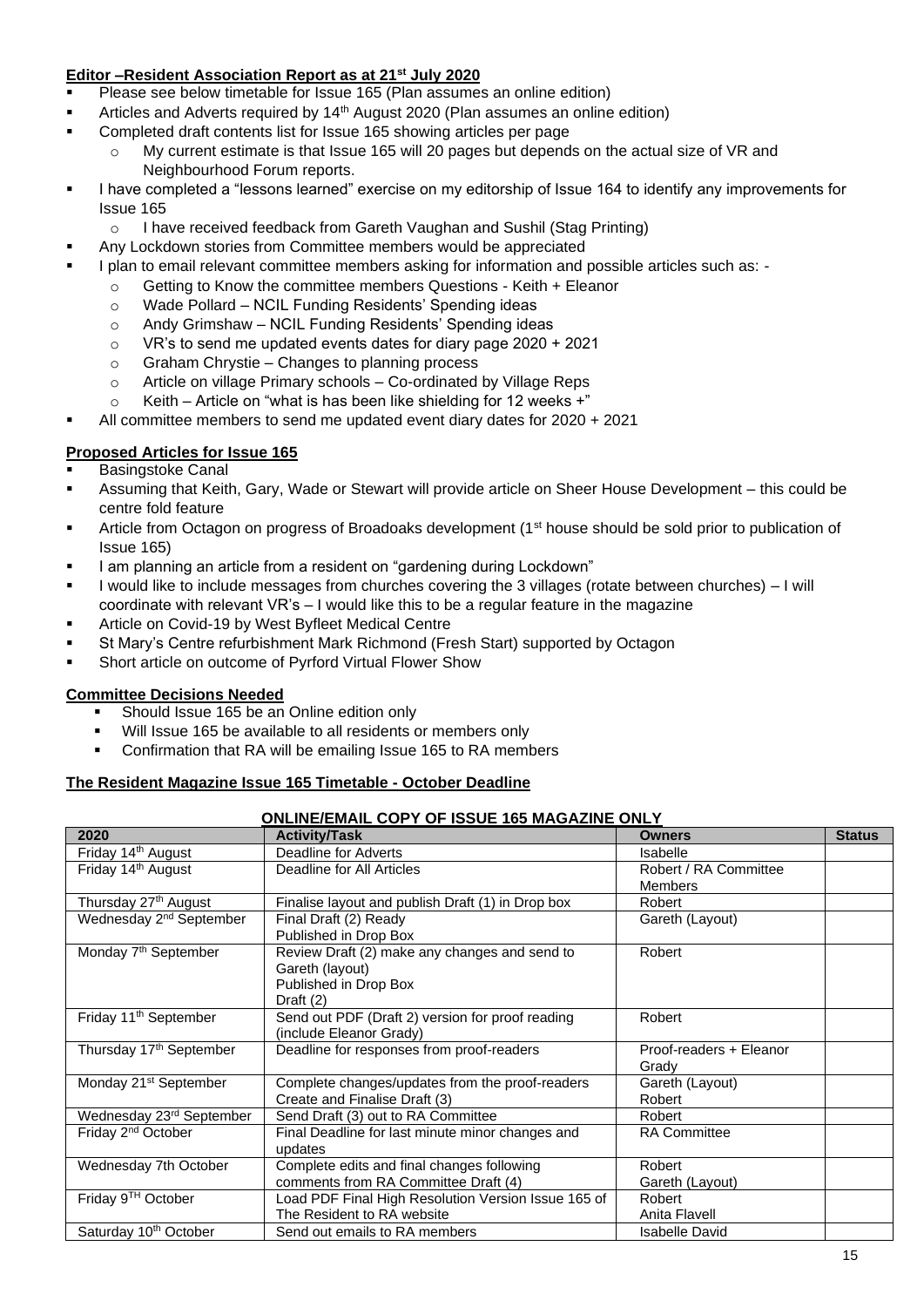# **BWBPRA Committee Written Update 22.07.2020 Byfleet Report 22.07.2020 v1.0 Village Representative and Deputy (Byfleet): Eleanor Grady and Jean-Pierre Frossard**

# **RA Subscriptions/ Street Reps/Drop-in**

# *Coverage of village: (Stats / blue type-face untouched since last report)*

Total number of roads in Byfleet: 93 Number of roads with Street Rep: 74 (80%) Number of active Street Reps: 30 Of which number stepped down since last report: 0 Of which new since the last report: 0

# *Street Reps***:**

Assistant Membership Officer Byfleet likely to be needed later in 2020. New Street Reps needed for 19 roads.

# *Subscriptions*

A number of subscriptions held by the Village Rep during Lockdown have been processed and banked by our AMO.

SRs have not been asked to resume subscription collection although some have dropped off, with the Village Rep, those they have received.

# **Village Matters :**

# **Highways : Sopwith Drive**

We would like to thank our Councillors for the work engaged regarding road and pedestrian safety in Sopwith Drive. Residents have registered their thanks on Facebook. The double yellow lines are in place as is the crossing point. Grateful thanks to Cllr Amanda Boote who raised an emergency traffic order to nip the serious parking/crossing risk in the bud. Many thanks to Cllr Mary Bridgeman for liaising with SERCO to trim traffic island vegetation and improve visibility for crossing pedestrians.

The improved kerbstone/ island design at the roundabout between Sopwith Drive and Parvis Road was arranged by Cllr Boote using her Highways Budget allocation.

# **Footpaths/Bridleways :Muddy Lane**

Muddy Lane - recorded as Footpath No. 129 Byfleet, Footpath 3 Wisley(Part) and Footpath 566 Wisley. We are very pleased to note Marion Malcher's update (Marion is our BWBPRA Footpath Officer) that High Court of England and Wales has upheld its December 2019 decision regarding Muddy Lane. The claimants' appeal against SCC's status of Muddy Lane, has not been upheld. Muddy Lane's Bridleway status has been confirmed. This route can be used by those on foot, on push bike or on horseback. Use of motor vehicles, including motor cycles or off-road vehicles, is not permitted ( I am checking my understanding with Marion regarding this statement 20.07.2020).

# **Shops**

Many shops have now started to reopen having put Covid-19- related practices in place. Some shops have restricted hours of opening. There have been a number of upgrades or changes in the nature of the outlet. Two properties are currently vacant. We thought it would be useful to record an update of the shops in Byfleet as there are several new shops.

We have recorded 84 shops and restaurants (excluding businesses along Chertsey Road or in the Royston Road). Please see a separate document for the list of shops/restaurants. We hope to deliver examples of past Resident Issues to new shop owners and to encourage them to join the RA.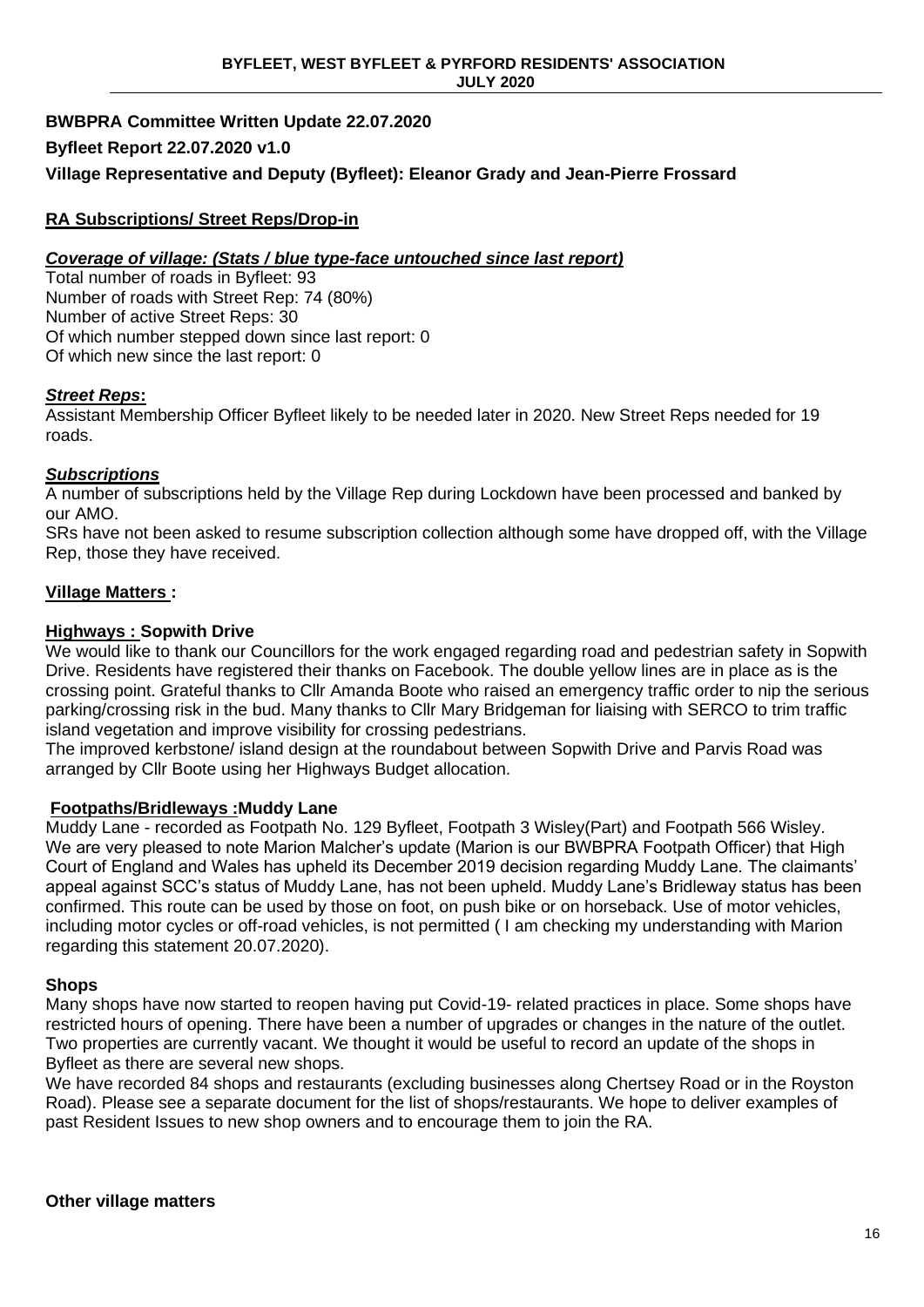**Woking Foodbank at Byfleet Methodist Church** – The Foodbank team have been overwhelmed with ongoing generous contributions from local residents, to the extent that they have had to ask the Co-oP to temporarily withdraw their donation trollies.

**Murray's Lane -** Residents were concerned to see the disturbance to the boundary soil and hedgerow roots along Murray's Lane when these were gouged out to widen Murray's Lane. This was understood to be in anticipation of the arrival of two large static homes at The Oaks.

**RA Byfleet Garden Seed Share –** VRB and DEPVRB are planning a pilot for a Garden Seed Share initiative this Autumn 2020. This will be discussed with the Village Reps for West Byfleet and Pyrford.

**Godfrey Chapples' Memorial Bench** – Unveiling still provisionally 23rd September 2020

# **Planning Applications of note :**

# **PLAN SCC 2018/0144 Application EL18/3802 Units 11 & 12 Wintersells Road**

We have today 20.070.2020, received a SCC message confirming that this requested Change of Use to a Waste Recycling Station has been approved. I believe the RA objected on the grounds of an estimated 200 skip movement per day , traffic flow impediment and air quality. Some RA Committee members objected as individuals.

# **PLAN/2020/0493 - 9 Catherine Close Deadline 3rd July 2020**

The RA highlighted this request to our Street Rep in the road backing on to Catherine Close. Neighbours have objected due to the nature of the proposed build and the proximity of it to neighbours' houses.

# **PLAN/2020/0564 - 6 Grasmere Way. Deadline 23rd July 2020**

One comment from neighbour on WBC Planning Site. We do not have a Street Rep to consult in Grasmere Way.

**Emerald House PLAN/2020/0309 -** This application has been approved.

**Events and expenditure:** Nothing to report.

**A.O.B.** None

Many thanks and regards Eleanor Grady and Jean-Pierre Froissard - EMG/JPF 20.07.2020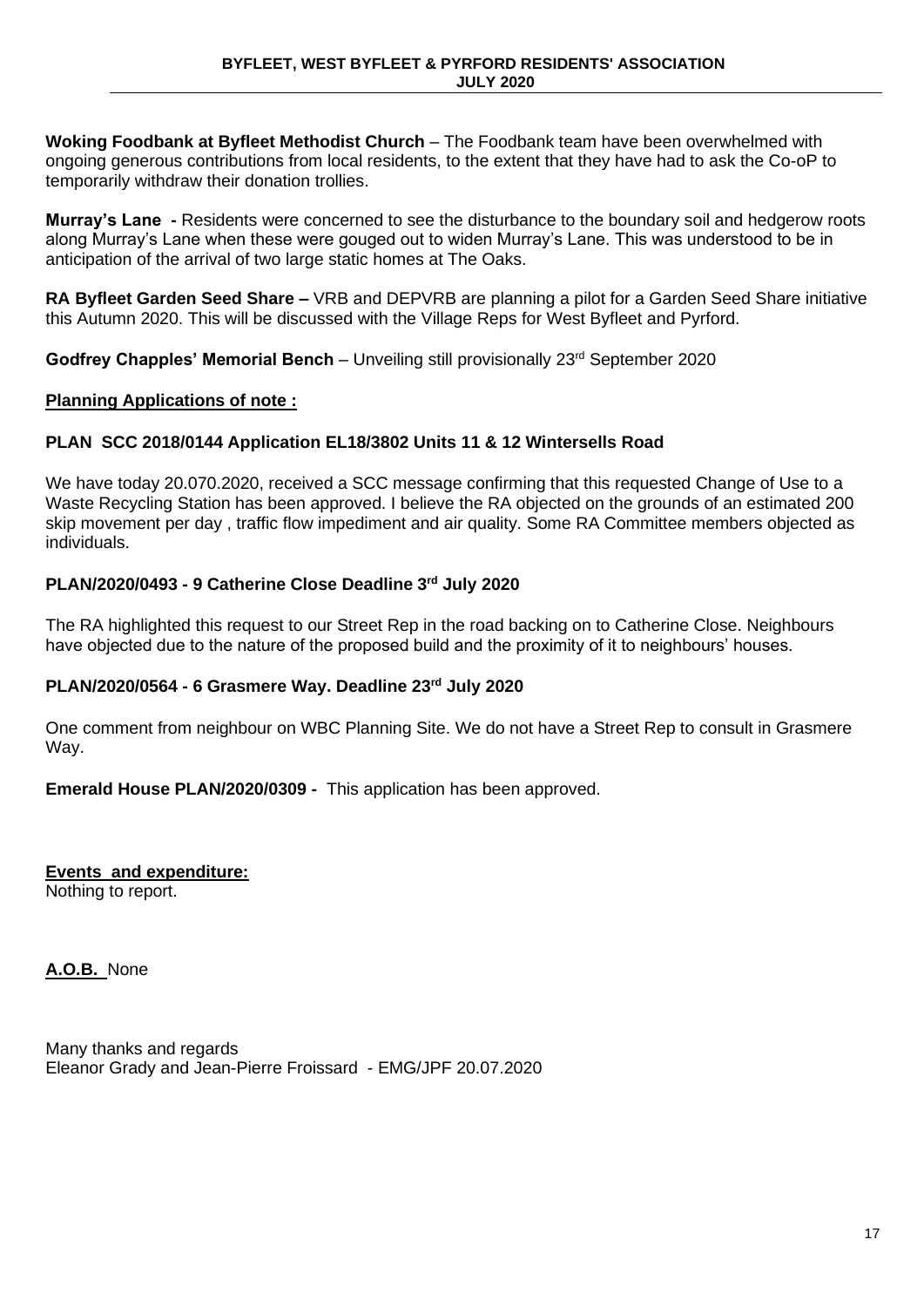# **PYRFORD VR REPORT - 22 July 2020 (as at 18 July 2020)**

# **A) PYRFORD STREET REPS**

Total monies received from members via Street Reps this year to date is £3,341 ( £10 of which is yet to be entered on the membership database) which is £357 more than at this time last year and represents 73% of the total collected in all of 2019. There are a few streets in Pyrford without a Street Rep, such as:-

- Dean Close Old Woking Road Pyrian Way Rowley Close
- 

Orchard Lea

# **B) MARSHAL PARADE DEVELOPMENT SAGA**

Hooray even more progress! Building the external walls restarted after the RSJ's were finally installed and is now reached first storey level. (The garage block behind the parade was demolished in late December 2017 and work started in late March 2018 to prepare for foundations, progress is terribly slow. Work is forever starting and then stopping and seems to have stopped).

Under the current circumstances, it Is not clear when the units will be completed.

### **C) PYRFORD OPENING UP**

All the shops in Marshal Parade are now open.

Cricket has started being played on the Cricket Ground, Coldharbour Road

Church of Good Shepherd is now open for individual prayer, though the other two Norman churches remain closed. Sunday worship continues online.

### **E) SHEER HOUSE**

The residents of Pyrford are excited with the change in ownership to Retirement Village Group and in particular appreciate the fact that they are seeking local residents' views and wish to proceed as quickly as possible.

### **F) PLANNING APPLICATIONS**

These are covered in more detail both the Pyford Neighbourhood Forum report and RA Planning Report.

### **E) VILLAGE EVENTS**

Unfortunately, due to COVID, the Pyrford Flower Show was unable to happen in the same way as in previous years, but virtual entries were encouraged and over 450 were received. The winners can be found at <https://www.pyrfordflowershow.org.uk/>

POSTPONED **Dulux London Cycle Ride to 26<sup>th</sup> -27<sup>th</sup> September 2020** Coldharbour Road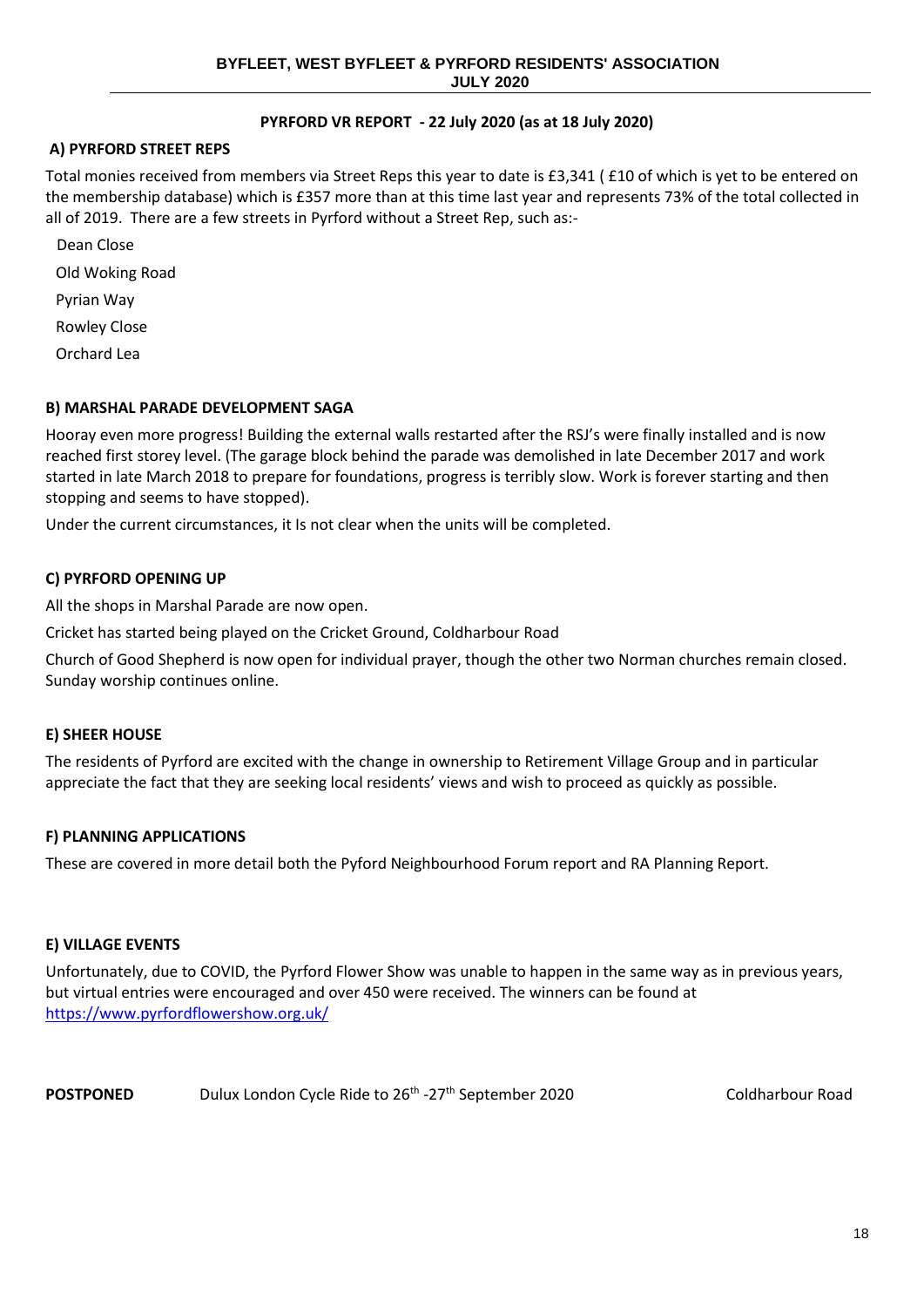# **Village Representative Report West Byfleet For Committee and Street Reps**

### **Admin**

Membership subs continue to come in via direct bank transfers. The Treasurer and Membership Secretary will provide details.

We still need to identify street reps for the top of Coldharbour Road, Claremont Road, Rivey Close and Madeira Road and related side roads.

We also need better street rep coverage for blocks of apartments such as Globe, Magna, Wentworth, Tattenhall and Rosemount. With the massive increase in apartment accommodation in West Byfleet now and in the future, it is important we increase and improve our representation of members from this type of property.

### **Local issues**

Work with WB Neighbourhood Forum (WBNF) continues to be excellent and although many issues are necessarily parked at the moment. Much of the following also heavily involves WBNF.

# **Sheer House**

The positive news is that Retirement Villages Group ("RVG") have acquired the Sheer House Complex. RVG are one of the UK's leading developers of homes for later living and are wholly owned by AXA S.A. a major international insurance group. Upon the completion of the development the investment in the centre of West Byfleet will be £90 million.

Along with Stewart Dick and Wade Pollard, I attended a West Byfleet Business Association Zoom meeting on 8th July together with the RVG Planning and Project Directors and representatives from Keeble Brown who are public relation consultants and are handling the public interface on behalf of RVG.

The Planning position. An outline planning consent which sets out a range of key parameters already exists. As RVG have announced, they propose several alterations to this permission and in particular the change to 200 retirement apartments. They are confident that these changes are indeed minor. This will enable RVG to be on track to submit the reserved matters application towards the end of 2020. The reserved matters application will cover "look and feel" and more detailed matters.

RVG covered the intention to provide leisure facilities, such as a fitness or wellness centre, and they are very keen to make this available to all and not just the Sheer House residents. They stressed that a big part of supporting a thriving village community into old age is ensuring fitness and well-being.

Concerning common space – this is exactly the sort of question that they are keen to explore with local people. The RVG project team is very conscious of the importance of creating a busy, interesting public square that offers an attractive destination and appeals to all generations. They have established that there is a much public support for this approach and so they are hopeful that, working together, RVG can make something that everyone in community can be proud of.

They also covered timescales and disturbance issues. Once work on the site commences some disturbance is inevitable but they will keep to sociable hours and will make a contact available for any concerns or problems arising. If anyone would like to report a problem to RVG, they can either call freephone 0800 061 4979 or email [info@sheerhouseredevelopment.co.uk.](mailto:info@sheerhouseredevelopment.co.uk)

Demolition and construction timetable. RVG have confirmed that while demolition could commence later this year there are several quite complex steps to resolve and perhaps 2021 is more realistic. Once the actual construction commences it will take approximately 24 months with a further 6 months for fit out. Of course, at this early stage in the process any timetable will be subject to revision.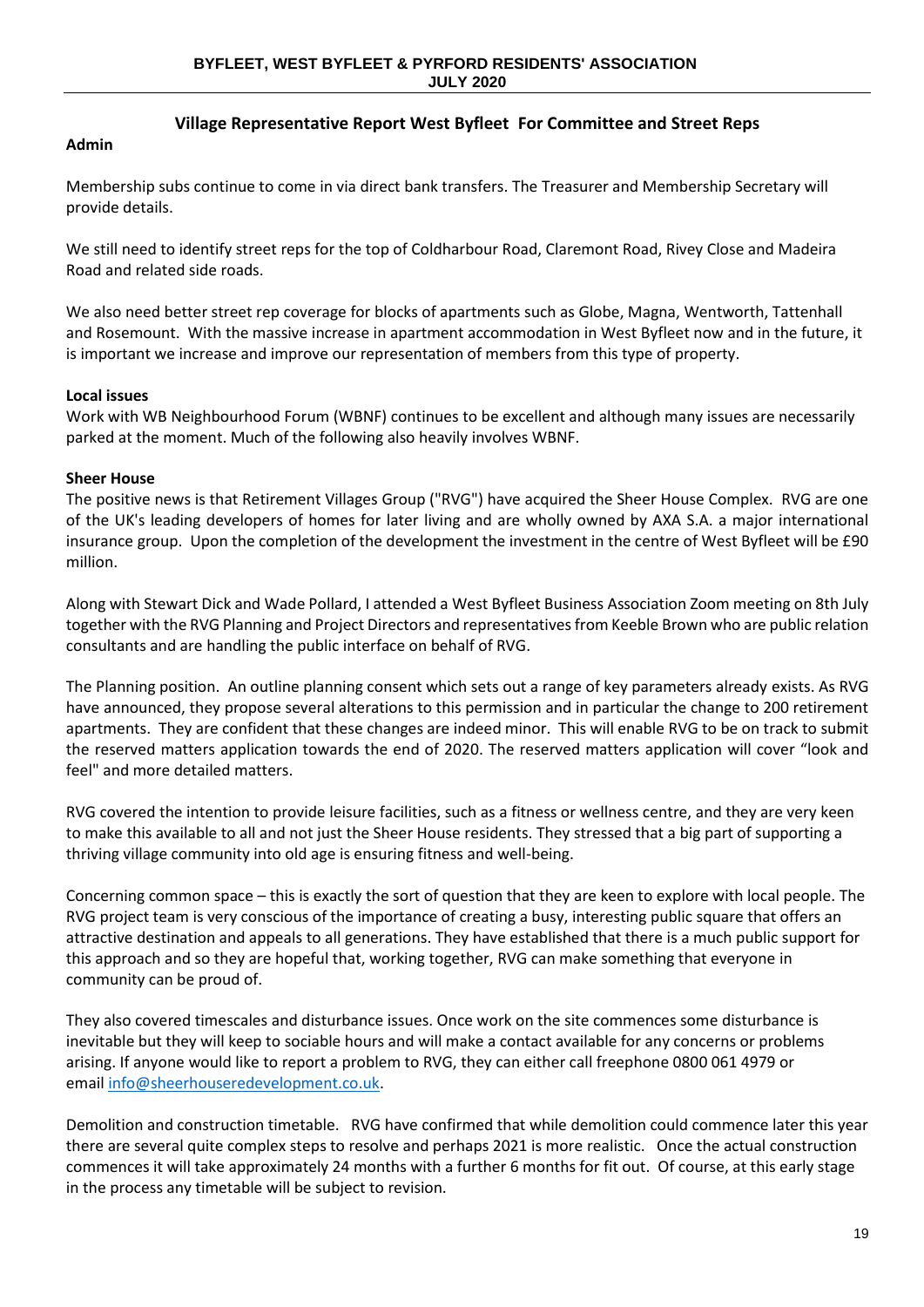RVG will soon be announcing a public Zoom event when RVG will be able to answer questions and explain their approach in more detail. It should be in a couple of weeks. RVG are asking any member of the community to register their details on our new project website:

[http://sheerhouseredevelopment.co.uk/.](http://sheerhouseredevelopment.co.uk/) This is so that they can send out invites to the Zoom meeting by email.

RVG with their Facebook page etc are clearly interested in the views of the community, willing to listen and wishing to be a long-term community partner. They have stressed that they are not just developers but are managing an ongoing business which involves a continuing commitment to the West Byfleet community. They have vast experience in this sector and their engagement with the community is to be applauded.

Although some have expressed concern with the mass of the buildings particularly fronting onto the Old Woking Road but as noted planning permission had been previously granted. The overriding feeling is pleasure that a new committed well funded developer is moving things forward quickly to reenergise WB's centre. Our thanks to Gary Elson, Alan Fuller and WBBA for arranging the meeting.

# **Broadoaks and A245**

Broadoaks development has resumed and work on road widening and the shared cycle/pedestrian path is being implemented at pace together with the Toucan crossing where the drop kerb has already been installed. This is being positioned somewhat closer to Highfield Road than the originally planned position but will be of limited benefit for those from Highfield Road as that originally conceived outside the BT building (in Richard Wilson's time) This will give rise to some unnecessary pedestrian and cycle congestion until a new entrance to the Recreation Ground is put in place. Whilst the Roadworks are being undertaken and the pavement closed, one can cut through the Rec parallel to the path rather than crossing the Parvis Road twice as indicated by the official signage.

The remainder of the path stretching between Byfleet and West Byfleet is still not approved despite the commitment dating from 2006 (see [https://mycouncil.surreycc.gov.uk/Data/Woking Local](https://mycouncil.surreycc.gov.uk/Data/Woking%20Local%20Committee/20061102/Agenda/Item%2010%20-Broadoaks%20development.pdf)  [Committee/20061102/Agenda/Item 10 -Broadoaks development.pdf\)](https://mycouncil.surreycc.gov.uk/Data/Woking%20Local%20Committee/20061102/Agenda/Item%2010%20-Broadoaks%20development.pdf). We have raised an online petition (12th June) and it went public on 25<sup>th</sup> June . At the time of writing it has attracted 135 signatures. This is being supported by WBNF, Byfleet Forum and Amanda Boote. The petition will cause the matter to be reviewed explicitly by the Woking Borough Council and Surrey County Council Joint Committee at the next meeting on 11<sup>th</sup> November.

### **More Widely**

The Government has voted extra funds to support active travel schemes (walking, cycling etc) during the pandemic, SCC had asked County Councillors to respond and a claim of £1.7m has been made by SCC to HM Gov. We are still waiting to hear the outcome, no doubt Amanda will report further.

# **Camphill Tip uses (Council and BUC elements).**

Following further discussion at the WBNF virtual meeting. Mary Bridgeman raised this at the Climate Change committee of WBC, It gained some support and Deputy Chief Exec Spinks will investigate further and report back, so possible positive moves at last.

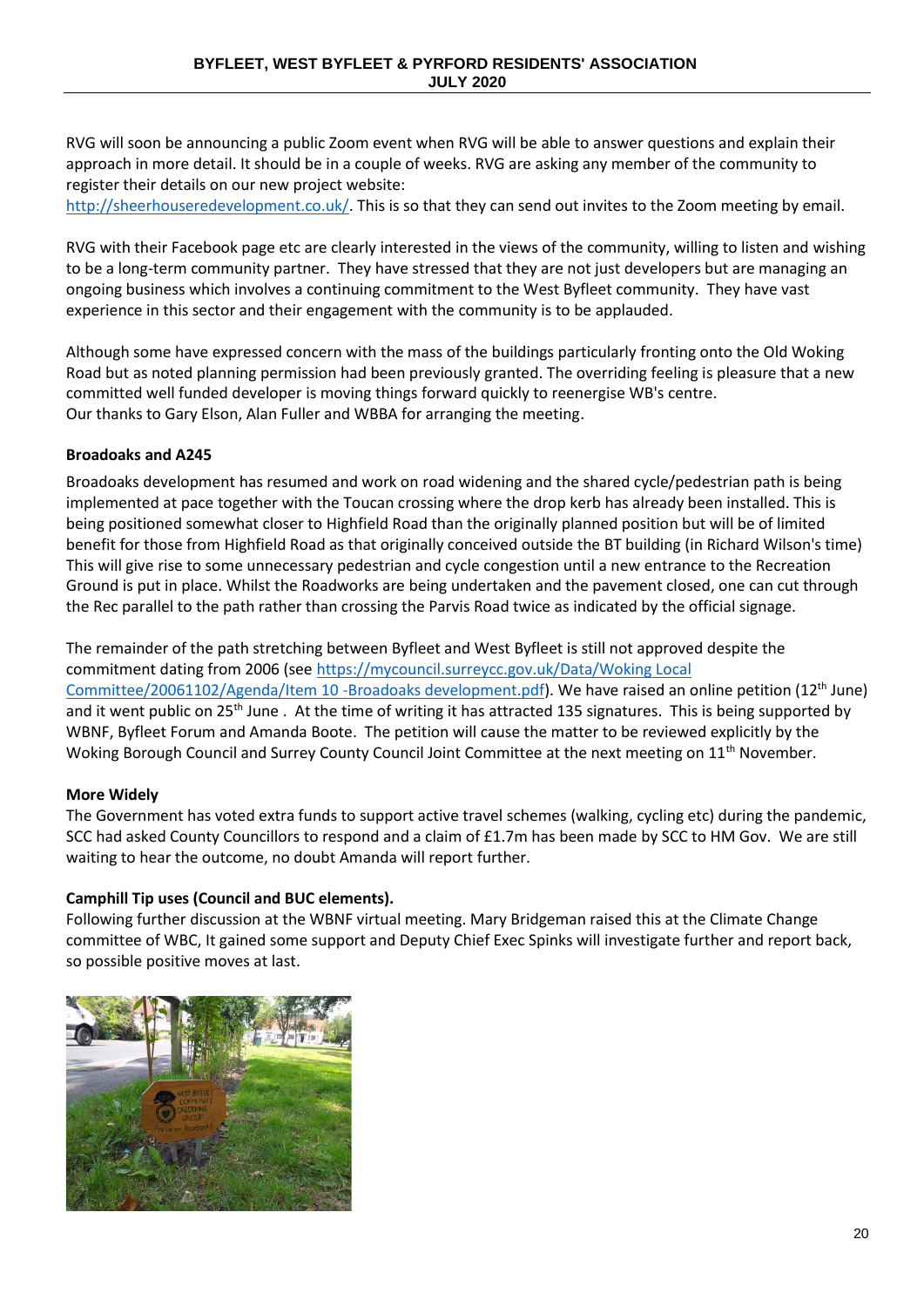The WB Community Gardening Group planting on Birch Walk has been generally successful with some dedicated volunteers ensuring watering takes place in dry weather, well done to the Group and we look forward to more planting schemes around the village.

# **Woodlands Car Park**

Street Rep Isabelle (also our Membership Secretary) reported that Gary Elson arranged for the Woking Borough Police Commander, David Bentley, to meet in Woodlands Avenue Car Park on Monday 6 July with a number of concerned neighbours from Woodlands Avenue (north side), including one resident who lives alongside the canal and who has joined the RA this month. These residents are affected by the anti-social behaviour (including drugtaking, obscene language and loud music) which occurs on a frequent basis in the Woodlands Avenue Car Park and the wooded area between Woodlands Avenue and the Basingstoke Canal.

Mr Bentley is new to the area (and the role) but he agreed that the rundown appearance of the Car Park attracted and contributed to this type of behaviour, and that he would assign an individual member of his team to make contact (via Gary) with the residents. I also lead him down the path in the wooded area so that he could see for himself the "dens" that had been created and the litter left.

# **Station Cycle Parking**

Lastly a quick word of thanks to Amanda Boote and Herta in Jonathan Lord's office for chasing up the issues with flooding around the cycle park in Station Approach. South Western Railways have investigated and apparently remedied. We will keep an eye on it when the heavy rains start again.

The following open issues are recorded here for continuity but have had no little apparent movement since last report.

- 1 Woking BC outline planning proposals for districts (SADPD)
- 2 WBC Cycling and Walking Strategy, this was published quietly in March. It is a poor document no reference to the east of the borough except for WB Station being one end of a safe cycling route for Sheerwater (the other end being Woking Town Centre) Active Travel strategy will be discussed at the next Joint Committee meeting of SCC and WBC on November 11<sup>th</sup>.
- 3 WBNF Community Infrastructure Levy (see WBNF report)
- 4 The West Byfleet Community Festival (West Byfleet Live)
- 5 Youth project
- 6 Highways England Walking and Cycling strategy for areas impacted by the M25 J10 proposals.
- 7 Highways England J10 proposals impact on Painshill junction from traffic congestion and non-motorised user perspectives.
- 8 The traffic pollution monitoring from the Parvis Road positioning of detectors at relevant places is still outstanding.

# **Businesses:**

Note Sheer House report above.

Most businesses have now reopened and great to see the pavement cafe society has taken even more hold in WB.

Thanks to Gary Elson Chair WBBA for their contribution.

We also continue to be grateful for the engagement and support from our local councillors.

Keith Creswell 17/07/2020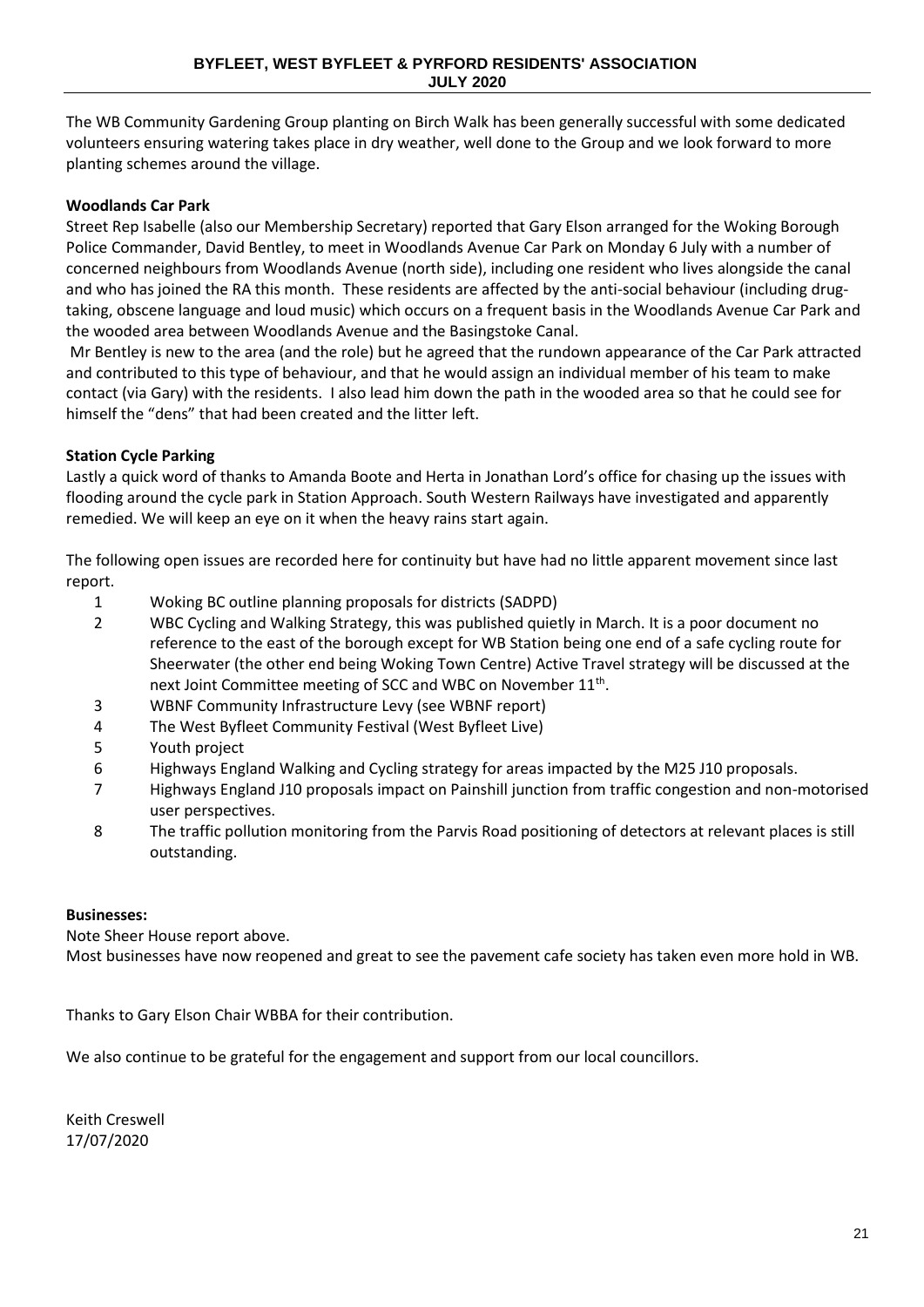# **PNF Report July 2020**

Due to Coronavirus much of the activity has been in abeyance, but a recent Zoom meeting was held.

Two Newsletters were issued in June 2020 and are available at <https://pyrfordforum.org/news-letter-archive/>

### **CONSERVATION**

Following the launch of the Conservation Noticeboard, the video team has decided to sojourn Pyrford Portraits and commence a video about conservation activities around Pyrford.

If any of you have items that PNF could include, next time, please contact PNF by email at [info@pyrfordforum.org](mailto:info@pyrfordforum.org)

#### **SITE ALLOCATIONS DPD**

Covid-19 has also impacted Woking Borough Council development plans and the final report from the Examination in Public is still awaited. There is no news.

#### **RE-DESIGNATION OF FORUM**

Under the Localism Act 2011, the Pyrford Neighbourhood Forum (PNF) existence is unfortunately time limited. The approved Neighbourhood Plan is still valid until 2027, but a representative group for the Pyrford Area needs to be redesignated every 5 years.

The PNF Committee has decided to seek re-designation of the Pyrford Forum for the existing Pyrford Neighbourhood Area.

#### **Work behind the scenes continues to re-designate.**

### **HERITAGE CONSERVATION ASSESSMENT**

Work continues on the assessment.

A DVD, produced by Tim Matthews and Cliff Bolton, on Pyrford's heritage sites and the importance of heritage conservation was shown at the AGM. It was well received and copies available on the night were all sold. Fundraising for the £13,000 cost has generated c£11,500 so there is a shortfall of £1,500. So far £200 has been raised.

**An intended visit to Surrey History Centre has had to be postponed** but the Centre is intending to open on 21st July 2020.

### **SIGNIFICANT PYRFORD PLANNING APPLICATIONS**

PNF has routinely monitored planning applications since the approval of the Plan to ensure its policies are not breached.

There have been a series of **refused applications** in recent weeks which all quoted one of the two main policies BE1, or BE3 as part of the reasons to refuse, These are:-

#### **Chestnut Lodge Forest Road**

Subdivision of existing dwelling into two detached dwellings following demolition of parts of existing dwelling and external alterations. **Refused 10 July 2020**

### **9 Tanglewood Close**

Proposed extension to existing front dormer and alterations to the roof pitch and eaves height below the proposed extended front dormer (amended description) **Refused 13 July 2020**

### **Flat 2 141 Old Woking Road**

Outline application for the erection of a detached single storey dwelling with accommodation in the roof space within the curtilage of Flat 2, 141 Old Woking Road (Matters of appearance and landscaping reserved) **Refused 01 July 2020**